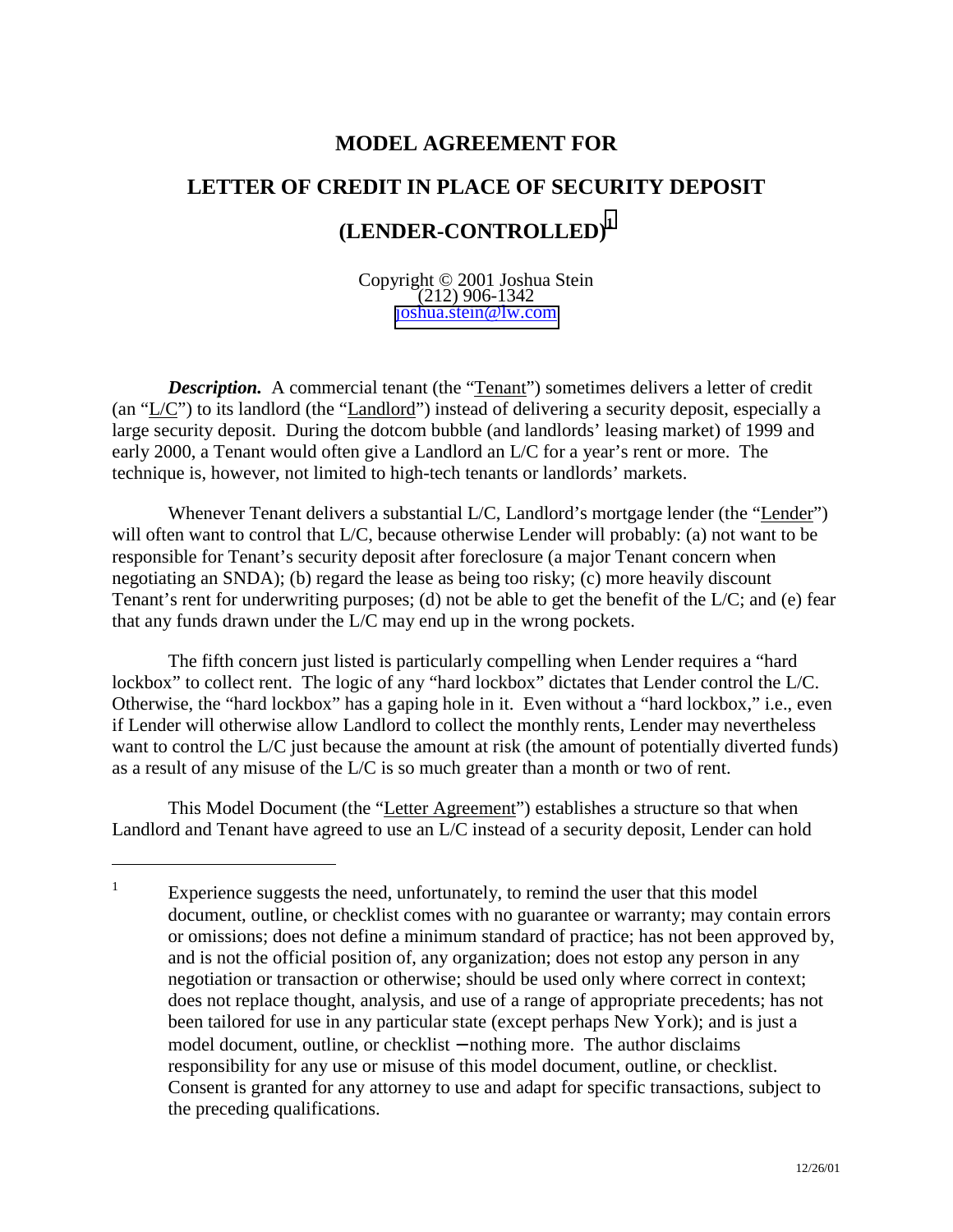and control the L/C. As an alternative, Landlord could "pledge" the L/C and its proceeds to Lender. Such a pledge may, however, raise concerns regarding perfection and practical control of the L/C and its proceeds. As another alternative, Lender could hold the L/C and obtain a power of attorney to draw upon it. Unless Issuer is willing to confirm that it will honor such a drawing, though, a power of attorney structure still leaves some residual uncertainty about whether Lender would actually be able to draw the L/C. Lender may therefore want a more direct role regarding the L/C, as contemplated here.

The approach to L/C's implemented in this document tracks suggestions in a recent article in the *California Real Property Journal*. The author of that article discusses Lender's risks and a variety of mechanisms to mitigate them, but identifies the arrangement suggested here as a desirable mechanism, if practical under the circumstances. $<sup>2</sup>$ </sup>

This Letter Agreement was prepared primarily from Lender's perspective. It also reflects extensive careful negotiations by landlords and tenants in a number of transactions. As a result, this Letter Agreement is intended to and should be "comment-proof," except as described in these cover notes. To the extent that a Landlord or Tenant comments on this Letter Agreement, those comments would in most cases either: (a) reflect changes in the business deal; (b) represent an effort to weaken Landlord's and Lender's position or strengthen Tenant's position in a substantive way, inconsistent with the concept that the L/C should be the functional equivalent of a cash security deposit; (c) imply that the Lease does not adequately cover the routine two-party mechanics of the L/C; or (d) merely prove that someone can always find some way to comment on anything.

Brackets indicate options, blanks, and points to consider.

 $\overline{a}$ 

*Substantive Comments.* Please note these substantive issues when using this Letter Agreement.

• *Two-Party L/C Agreement.* This Letter Agreement assumes that the Lease itself already adequately addresses the issues that arise between Landlord and Tenant relating to the  $L/C<sup>3</sup>$ . This Letter Agreement focuses purely on new issues that arise when Lender enters the picture. Therefore this Letter Agreement is not an appropriate starting point for Lease provisions regarding an L/C. Other precedents should be used instead, and are available from the author. (Where an L/C is delivered for a two-party relationship of this type, the underlying "deal documents" often address the L/C minimally or not at all, which is not necessarily right either.)

<sup>2</sup> See Janet C. Norris, "Letters of Credit Posted by Dot-com Tenants -- How Lenders Can Avoid Becoming a Victim of Tulipmania," 18 California Real Property Journal, No. 2, Spring 2000, Page 3.

<sup>3</sup> Lender's counsel will, of course, want to confirm that proposition as part of its due diligence review of the Lease.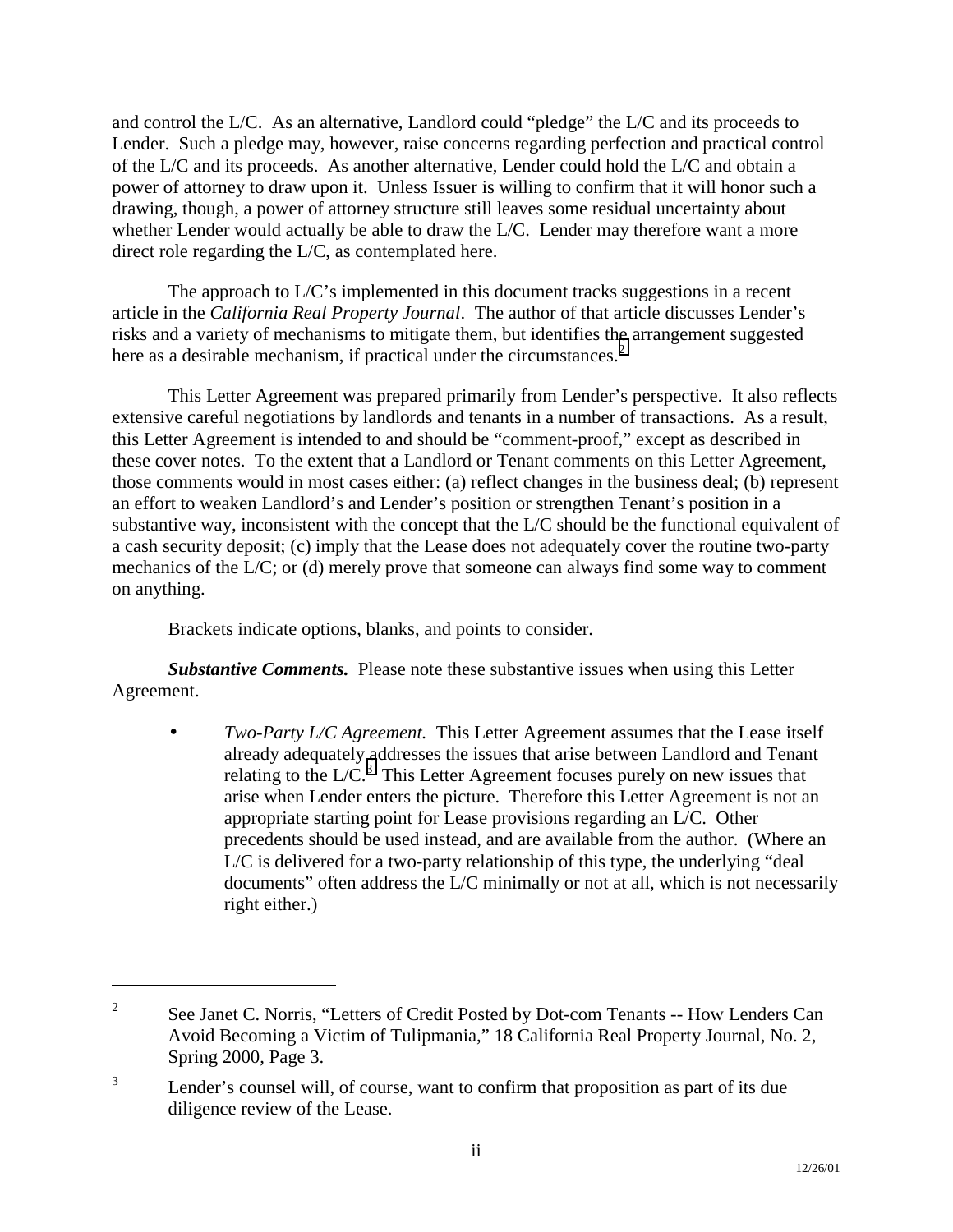- *Lender's Obligations.* By holding the L/C, Lender assumes the obligations to draw or return the L/C when appropriate. Lender must be willing to bear those obligations -- fundamentally the obligations not to lose the L/C and to draw with reasonable diligence and dispatch when necessary -- and whatever exposure and risk they may entail. Lender should probably not wade in these waters unless it knows where the underwater monsters lie in wait. And there are plenty of underwater monsters here. Although Lender may want to be released and indemnified regarding any liability arising from losing or failing to draw the L/C when required to do so, this model does not give Lender any such protection. It may be inappropriate. If Lender agrees to hold the L/C, it should agree to handle the L/C correctly, just as it would if it insisted on holding a cash deposit or Tenant's first-born. If Lender is unwilling to take responsibility for the L/C but also unwilling to allow Landlord to hold it, then the solution may be to find a third party (a servicer?) willing to assume responsibility for the L/C. Failing that, the parties may need to establish some other security arrangements (although if Lender wants to control that other security, similar issues will arise there as well).
- *Tenant's Remedy.* Although this Letter Agreement allows Tenant to offset rent if the L/C is not returned when it should be, that remedy will not help at or near the end of the lease term, when little or no rent remains for offsetting. Realistically, Tenant may stop paying rent a few months before the end of the term -- just as Tenant might when Tenant has posted a large security deposit -- or the L/C may have "burnt down" to a lower level at that point. Still, Tenant should consider this risk and perhaps negotiate a faster burn-down in the last year of the term.
- L/C Fees. This Letter Agreement requires Tenant to pay all L/C reissuance and transfer fees whenever Lender or Landlord transfers the L/C, under the theories that: (a) such fees would never have arisen with a cash security deposit; and (b) Borrower and Lender should not be worse off with an L/C. At some point (e.g., after the 17th transfer in four months) these fees should perhaps become Landlord's or Lender's responsibility.
- *Business Terms of L/C.* This Letter Agreement tries to prevent any Lender involvement in the underlying issues regarding reduction of the L/C, terms for drawing the L/C, and the like. All these mechanics belong in the Lease rather than this Letter Agreement. But Lender and Lender's counsel will want to review and understand these terms as part of due diligence.
- *Landlord Bankruptcy*. If Landlord files bankruptcy, the automatic stay may limit Lender's ability to draw the L/C, particularly if Lender will keep the proceeds. It should be possible to negotiate an appropriate arrangement at the time. As a superior but unrealistic alternative, the expiry date of the L/C could automatically extend until 30 days after the bankruptcy court lifts the automatic stay.
- *Lender Credit Issues.* Tenant may want to require that any assignee of Lender's position meet some credit standards, or at least be an institutional lender as broadly defined. But would any Landlord agree to such a limitation for a future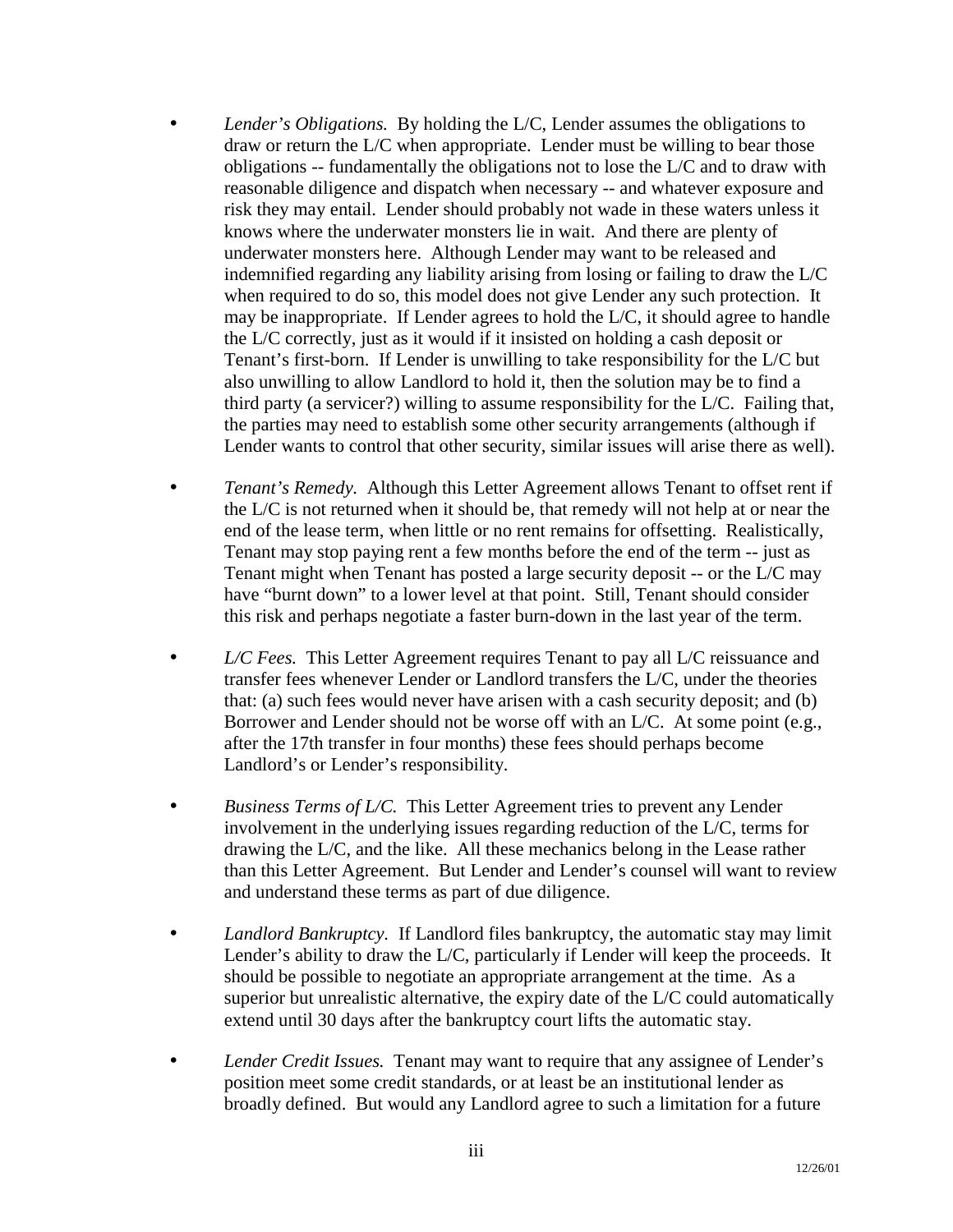owner of the property? Why should Landlord agree to a similar limitation for a Lender? If Landlord and Lender successfully reject the concept, then Tenant bears the risk that an uncreditworthy party might control the L/C.

- *Loan Bifurcation.* If the Loan may be bifurcated under particular circumstances, establish a similar mechanism for Lender to bifurcate the L/C and this Letter Agreement, including the allocation of any transaction costs.
- *Interest.* This Letter Agreement says Tenant can never recover interest on sums wrongfully drawn under the L/C, or any other sums on account of any damage that Tenant (or its credit enhancer) might suffer because of a wrongful draw. Tenant might reasonably insist on recovering interest (and, less reasonably, other costs and expenses) if Lender wrongfully draws and then fails to hand over the proceeds promptly. Lender will probably reject the concept, which is why it's not in the model. If Lender is willing to agree to pay interest or any other amounts under these circumstances, should Lender be allowed to offset any L/C fees that Tenant avoided paying while the L/C was not in effect? If Lender makes a wrongful draw, Tenant might also ask that Tenant have the right to require Lender to confirm in writing that such draw was wrongful, if Tenant believes such a confirmation would help Tenant explain the situation to the L/C issuer (the "Issuer"). Such writings are, however, more common in elementary school ("notes from home") than in business transactions.
- *Interaction with SNDA.* In this Letter Agreement, Lender acknowledges that, for purposes of an SNDA, Lender has received Tenant's security deposit. If the parties want to call the L/C something other than a security deposit, this language should be edited, as must the related language in the SNDA.
- *Complexity.* This Letter Agreement and its cover notes are rather long and complicated, covering a wide range of circumstances and issues. In the author's humble opinion, this Letter Agreement and its cover notes address everything they need to, and address it correctly. But is this structure just too complicated? Does it create too much of a risk of problems, of something falling between the cracks, of some unexpected risk that no one considered, of moving pieces that don't quite mesh correctly under some weird, unpredictable, but also perhaps inevitable confluence of circumstances? Attorneys, including the author, certainly can and do say they have thought of everything, but isn't that overly optimistic hubris? (Of course, attorneys make this claim every day of the week, usually with documents much longer and more complex than this one.) Maybe Lender should reject this entire arrangement on grounds of pure complexity. On the other hand, sometimes such an arrangement will be the only way to get the deal done, $4$  or may be what the marketplace expects at the time.

<sup>4</sup> "Getting the deal done" may be great at the moment of closing. But then the parties must live with their deal, potentially for a very long time. If some complex imperfection in the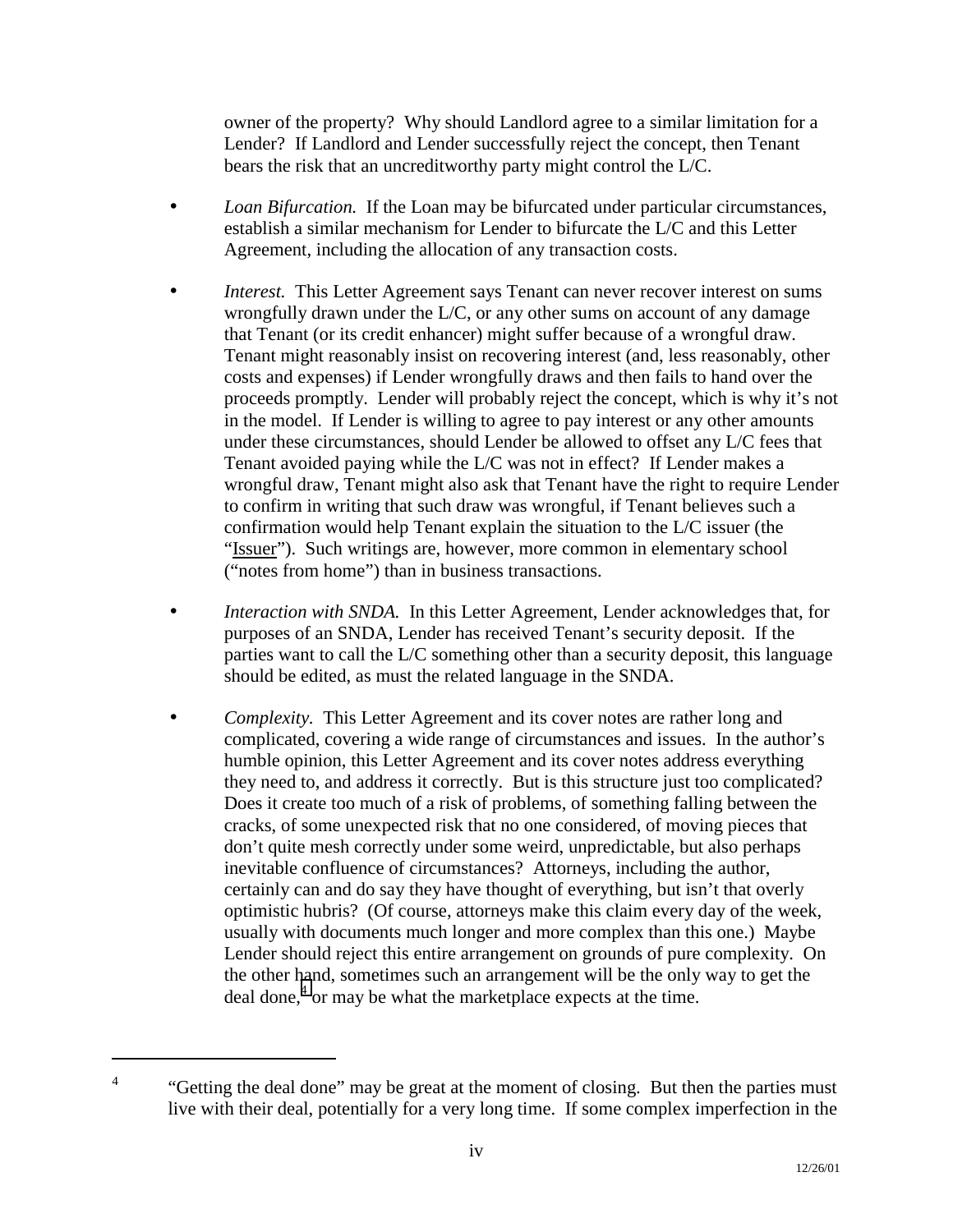• *Personal Guaranty Option.* As an alternative, Lender might simply require that a "deep pocket" personally guarantee that Landlord will draw the L/C when necessary and properly apply any proceeds of such a draw. ("All roads lead to recourse.") Such a structure may, however, introduce credit issues of a type that nonrecourse mortgage lenders and the rating agencies don't like.

*Tenant Bankruptcy Issues.* If Tenant files bankruptcy, consider the impact of statutory limitations on the amount of Landlord's claim against Tenant's bankruptcy estate if Tenant rejects the Lease. If a cash security deposit is \$4X, but bankruptcy law says Landlord's claim after Lease rejection can never exceed \$2X (the "Claim Cap"), what happens? If the security deposit were cash, then Tenant's bankruptcy estate could force Landlord to disgorge the excess security deposit above the Claim Cap. Can Tenant's bankruptcy estate require the same result if Tenant delivers an L/C instead of a security deposit? What if Landlord never converts the L/C into cash? If Landlord does convert the L/C into cash, does the cash then become a security deposit subject to the Claim Cap? Could Tenant's estate recover the excess proceeds (or undrawn face amount of the L/C) beyond the Claim Cap?<sup>5</sup>

These issues go beyond L/C's and this Letter Agreement. They affect the more general structuring of any Lease with a large security deposit. They actually affect the Lease more than they do this Letter Agreement, although this Letter Agreement can be written in a way that is sensitive to these issues. As long as the L/C amount is less than the Claim Cap -- for example, whenever the L/C is less than one year's rent -- the problem does not arise at all.

The following are some possible techniques to respond to these issues arising from the Claim Cap. None of these techniques is guaranteed to solve the Claim Cap problem. This Letter Agreement reflects only a few of them. When appropriate, Lender's or Landlord's counsel may want to invest some additional time and effort in dealing with this problem.

 $\overline{a}$ 

• *No Cash Security.* Landlord could plan to draw the L/C only to the extent necessary to cure defaults, never converting it into a cash deposit to back the lease. This approach requires no verbiage other than language that clearly allows partial draws on the L/C. Landlord would then plan to try to persuade the

deal comes back to bite the parties, they will forget about how glad they were to "get the deal done" and instead simply blame their lawyers for the imperfection. This risk is particularly troublesome in leases. They often have a very long life. During that long life, many circumstances can change and one party or the other will almost certainly become dissatisfied with the economics of the transaction or for other reasons want to find a way to damage the other party. As a result, lawyers need to look beyond "getting the deal done" and think about all the (bad) ways the transaction might play out. In the euphoria and urgency of the closing, lawyers need to be the gloomy, slow, and careful voices of the future.

5 See 11 U.S.C. § 502(b)(6); see also Anthony N. Natsis, Joseph M. Davidson, and Michael S. Greger, "Structuring Deals with High-Tech Tenants--'The Good, The Bad and The Ugly,'" 18 California Real Property Journal, No. 3, page 4 (Summer 2000) (further discussion of these structuring issues).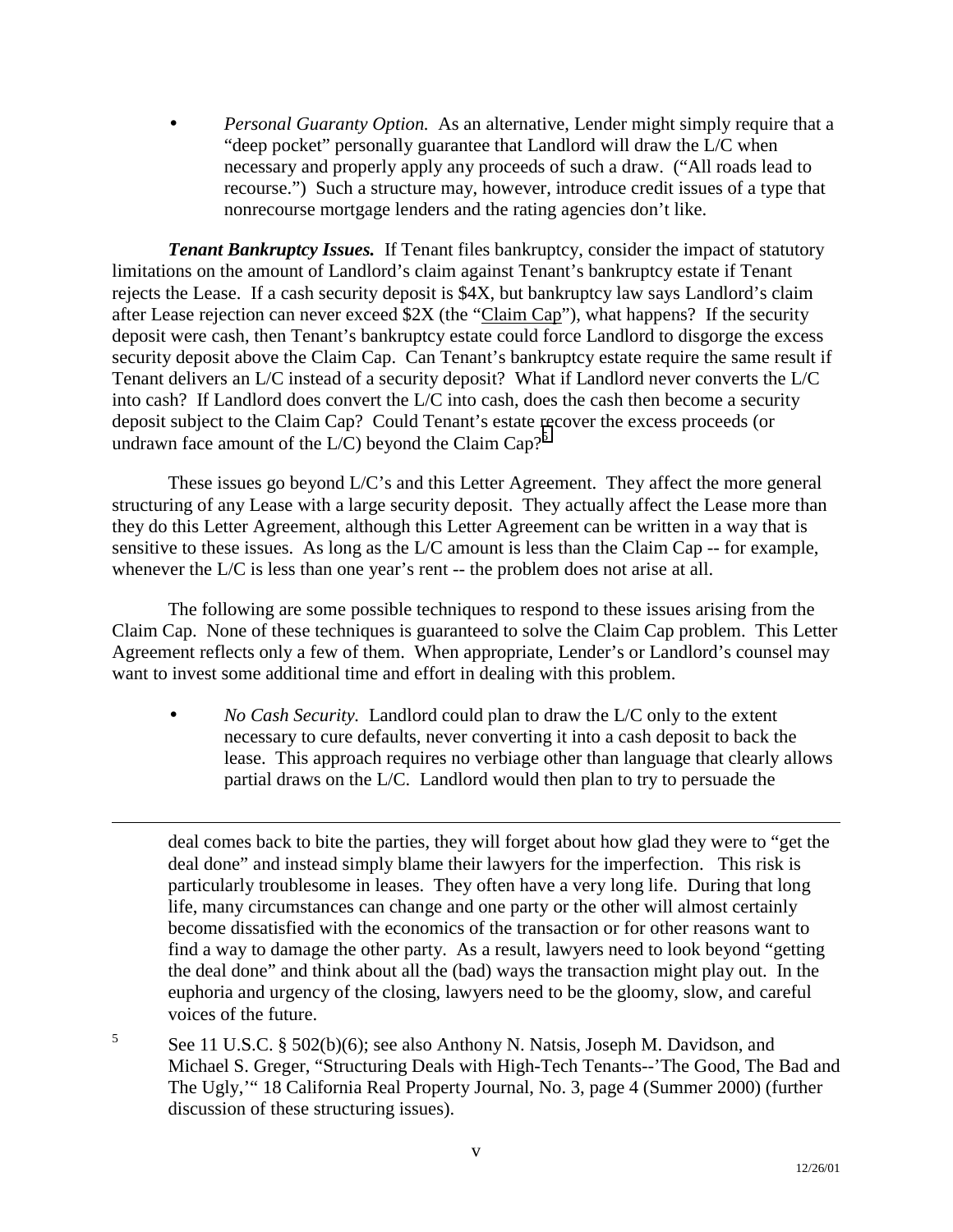bankruptcy court that the undrawn  $L/C$  is something very different from a security deposit and should not be subject to disgorgement.

- *Immediate Use of L/C Proceeds.* If any default occurred under the Lease, Landlord would have the right to draw the entire L/C, using the proceeds first to cure Tenant's default and then only to prepay rent at the back end of the Lease and for no other purpose. Tenant would have no interest in such proceeds. (But wouldn't Tenant insist on having the right to require Landlord to return the undrawn L/C or prepaid rent under some circumstances, such as a landlord default or a casualty or condemnation? Would Tenant then have a sufficient interest in the L/C for the bankruptcy court to say it's just like a cash security deposit?) After such prepayment of rent, Landlord and Lender might go a step further and require Tenant to restore the L/C to restore the security as originally intended, but this may be excessive.
- *No Interest in L/C Proceeds.* The lease could include language in which Tenant purportedly disclaims any interest in the L/C proceeds.
- *Prohibit Cash Security.* The lease could affirmatively forbid Tenant from converting an L/C into a cash security deposit, making any such conversion an Event of Default in and of itself. This would be premised on the logic (very likely correct) that because of the Claim Cap, Landlord is better off with an L/C than a cash security deposit.
- *Tenant Improvements Loan.* The parties might reduce the security deposit (or L/C security arrangements) and add to the transaction an independent tenant improvements loan from Landlord to Tenant, backed by a leasehold mortgage and/or an L/C, collaterally assigned to Lender. $<sup>6</sup>$ </sup>
- *Unsecured Loan.* The L/C might simply back a separate unsecured payment stream from Tenant to Landlord (and assigned to Lender) -- a promissory note requiring certain payments fully secured by the L/C -- having no relation at all to the Lease. The parties would expressly agree that the payment stream is

<sup>6</sup> Any such structure creates enough new issues to fill a rabbit's hole. Does such a loan create usury problems? Can this loan and the Lease safely be cross-defaulted? If so, will a bankruptcy court pay any attention to the cross-default? Does such a loan create regulatory or reporting issues for publicly traded REIT's? Under income tax regulations, what interest rate must Landlord charge? Does such a loan work, more generally, as a tax and accounting matter? Should Landlord use a separate entity as lender, with completely separate documentation? Will a court look beyond the "loan" and treat the entire relationship as a "lease"? How does Lender perfect its position? What if the Lease terminates other than because of a Tenant default (e.g., as the result of casualty or condemnation, the two hypothetical events that in the aggregate cost parties to real estate transactions several times as much in legal fees as they would lose overall if they ignored these issues completely)? These questions probably just scratch the surface.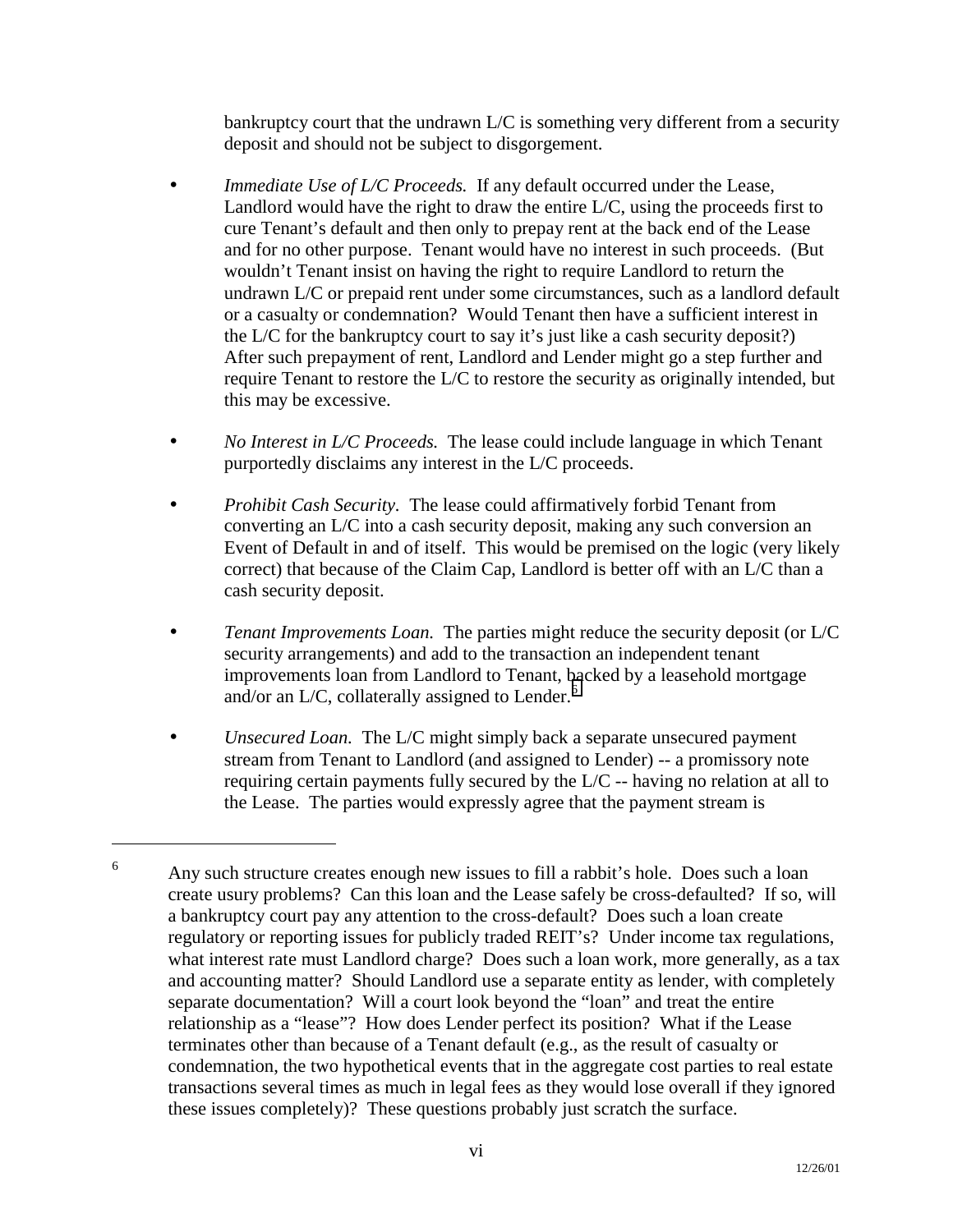something other than "rent." (The Claim Cap applies to claims for "rent.") In this case, though, the Lease and the "note" might need to be cross-defaulted, or other issues regarding the interaction of rights and remedies (see the discussion above regarding Tenant's right to a refund of prepaid rent) might ultimately force the parties to tie the two documents together.

- *Key Money and Back-End Free Rent.* Tenant might deliver key money and be entitled to equivalent free rent at the end of the term -- but only in the form of a refund for the last few months of rent at the end of the term, and only if Tenant has not defaulted.
- *Deferred Key Money.* Instead of paying key money at the outset of the Lease, Tenant could agree to pay Landlord's retenanting costs if at any time the Lease went into default. That obligation would be backed by the L/C and would be characterized as something very different from -- totally independent of -- the rent or any security deposit under the Lease. For example, if Tenant failed to pay the retenanting costs, Landlord would have no rights or remedies under the Lease, merely a right to draw the L/C.
- *Other Recharacterization.* One could try in other ways to recharacterize the L/C and its proceeds as something other than a security deposit. As noted above, though, a careful Tenant will want protections that may end up defeating the recharacterization. If Landlord has enough negotiating strength, Landlord may be able to require Tenant to drop these concerns -- and bear the related risks -- as the price of getting the Lease signed.
- *Guaranty Backed by L/C.* One might create another degree of separation between the L/C and the Lease by having the L/C relate not to the Lease at all, but instead to a totally independent third-party guaranty of the Lease, issued by a third party guarantor (the "Guarantor"). Guarantor's general credit would not back the Lease, but would simply serve the purpose (Landlord hopes) of protecting the L/C from the Claim Cap. If Guarantor itself were to file, then the cases indicate that the Claim Cap would limit Landlord's claim against Guarantor. But if only Tenant filed, it is generally believed that the Claim Cap would not protect the nonbankrupt Guarantor.<sup>7</sup> Landlord could then draw the L/C based on the nonbankrupt Guarantor's failure to pay, rather than because of anything related to Tenant or the Lease. Landlord would say, with some justification, that the Claim

<sup>7</sup> In other words, if Tenant is in bankruptcy but guarantor is not, then as a matter of statelaw guaranty enforcement, the state court should not give the nonbankrupt guarantor the benefit of the Claim Cap. This result seems logical, at least from a creditor's perspective. The author has, however, been advised of occasional state-law cases that hold otherwise, and apply the Claim Cap to Landlord's claim against the nonbankrupt guarantor. Notwithstanding diligent research, the author has not been able to locate any such cases. If any reader is aware of them, a reward of one dollar will be paid for the correct citation(s). No security of any kind is being offered for the making of this payment.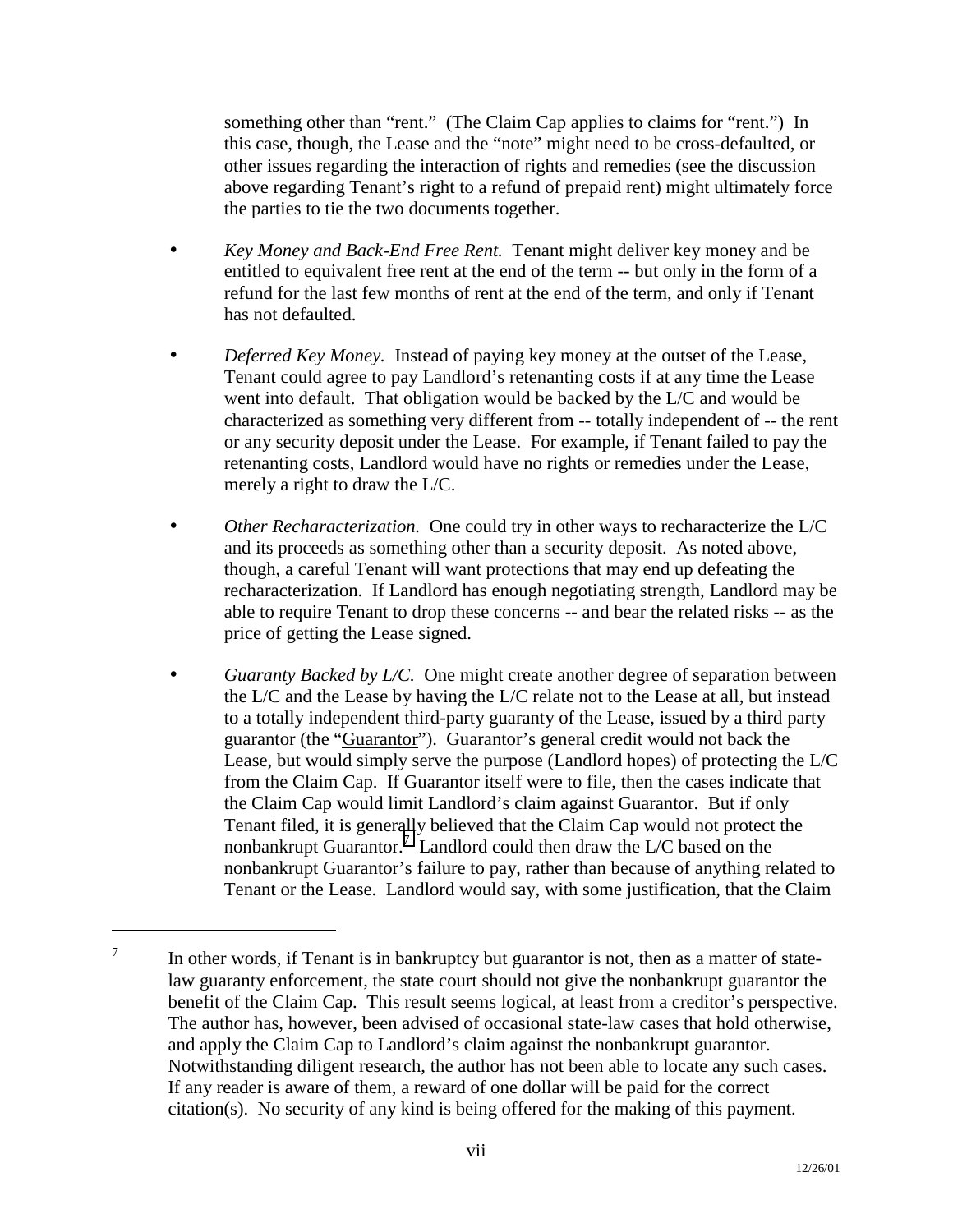Cap is completely irrelevant to Landlord's rights under the L/C. Under this structure, Guarantor would be either: (a) creditworthy enough that bankruptcy is unlikely; or (b) a bankruptcy-remote entity. In either case, Tenant and its principals need not have any interest in or control of Guarantor. Perhaps it is best if they do not. Guarantor might even be a third-party bonding company. $8\text{ To}$ avoid dragging Tenant's bankruptcy back into the picture, one could even require Guarantor to waive any right of reimbursement from Tenant if Landlord draws the L/C. In some permutations, this structure amounts to a miniaturized version of structured financing. It may represent a very attractive and workable way to solve the entire Claim Cap problem.

- *Personal Guaranty.* Obtain a personal guaranty against any risk arising from the Claim Cap. Assign that personal guaranty to Lender.
- *Reimbursement Structure.* The application of the Claim Cap may vary depending on whether (and to what degree) Tenant must reimburse Issuer for any draw under the L/C. Could Landlord mitigate the problem by requiring Issuer to agree not to look to Tenant for any such reimbursement, and look instead to a third party principal or investor in Tenant? Does the answer depend on the extent and nature of any security Issuer holds (e.g., a fully cash collateralized L/C)?
- *Limit L/C to One Year's Rent.* As long the L/C does not exceed one year's rent, the Claim Cap should not apply. Landlord can therefore solve the Claim Cap problem simply by not structuring a transaction that requires an L/C exceeding the Claim Cap. An L/C for one year's rent should always be safe. Or, to the extent that the L/C would exceed the Claim Cap, one could substitute any of the mechanism(s) suggested above -- a "mix and match" solution to the problem but a solution nevertheless. The author would submit that the hybrid nature of such a solution creates unnecessary issues, complexity, concerns, and drafting. Landlord and Lender should take one road or another but not more than one. It all depends on context and circumstances, though.
- *Take the Risk.* Another possibility is for Landlord and Lender not to worry about the Claim Cap and simply take the risk and either (a) hope that the L/C serves its purpose and Tenant stays out of bankruptcy or (b) recognize that in bankruptcy the L/C will given Landlord and Lender substantial comfort but not quite as much comfort as they really wanted. That approach ignores a substantial risk inherent in the structure of the transaction. It requires Tenant to bear the full cost and burden of obtaining an L/C without giving Landlord and Lender the full corresponding benefit of having a reliable L/C. In other words, it creates an economic absurdity. It implies that some alternative and superior solution to the problem should be available. Such a solution should give Landlord/Lender an

<sup>8</sup> The bonding company would bring to the transaction solely the fact that it is highly unlikely to go bankrupt. The L/C itself would not be backed by the bonding company's credit but perhaps by cash collateral instead.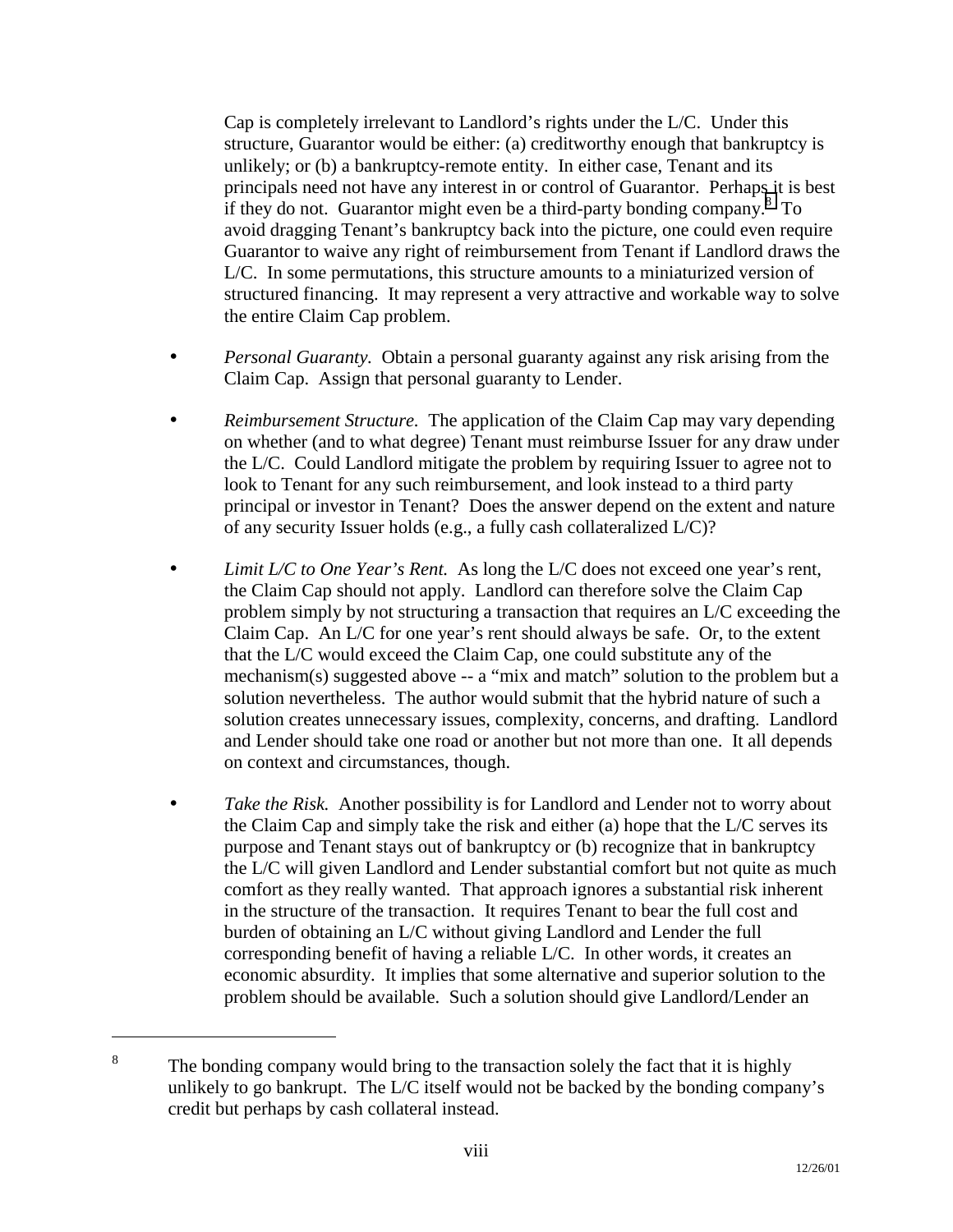incremental benefit at no incremental cost to Tenant and should therefore be preferred. The concept of "ignoring the problem" is, however, by no means uncommon, and might be viewed as Landlord's "taking a business risk" on the Lease -- a decision that Lender might hesitate to second-guess. As a matter of risk management, Lender's or Landlord's counsel should recognize that "business decisions" like this one often correlate with short memories, and later on, when the risk actually hits, all fingers point to counsel. Therefore, counsel may want to memorialize in writing that counsel identified the bankruptcy risks of such a structure and suggested that the parties not ignore them.

• *Fundamental Problem.* The fundamental problem and issue affecting this entire area is simply the following. How can Borrower, Lender, and Tenant treat the L/C as the functional equivalent of a security deposit without actually calling it a security deposit or otherwise giving Tenant an interest in the L/C proceeds? The answer is not necessarily easy or straightforward, but similar questions and issues arise (and are solved) throughout secured lending as a result of the need to consider bankruptcy law. If the L/C proceeds are intended to be a security deposit that isn't a security deposit, what does state law say about those proceeds? For example, if state law imposes certain requirements about how a landlord holds a security deposit, must Borrower/Lender comply with them? What happens if they don't?

*Third-Party Credit Enhancers.* This Model Document addresses a three-party relationship: Lender, Borrower, and Tenant. In many transactions of the type that motivates this Letter Agreement, a fourth player casts its shadow over the negotiations: the credit enhancer that has backed Tenant's business and has actually obtained the L/C on Tenant's behalf, because Tenant lacks the credit to do so. The credit enhancer serves as "applicant" under the L/C reimbursement agreement with Issuer. The credit enhancer's interests are similar to those of Tenant. Both would like to delay, defer, and frustrate any draw on the L/C, and perhaps even prevent Beneficiary from transferring the L/C to an unknown new party who may have a different and less cooperative agenda. They would also like to try to leverage the parties to try to "work out" a solution to Tenant's lease, instead of merely having Landlord draw the L/C. From a credit enhancer's perspective, that solution would ideally include giving the credit enhancer the benefit of any value that exists in the Lease when Landlord (or Lender) draws the L/C. $^9$  This Letter Agreement does not consider the credit enhancer's interests at all, except to the extent that they overlap Tenant's interests considered in this Letter Agreement.

*Prenegotiated Terms***.** Consider whether to remove or edit the following provisions in this Letter Agreement, which were "prenegotiated" to reflect the likely agenda(s) of other party(ies).

• *Tenant Offset Rights.* This Letter Agreement lets Tenant offset rent if certain "bad things" happen regarding the L/C. These offset rights seem appropriate and

<sup>9</sup> As with many issues in this transaction structure, that issue belongs largely in the Lease rather than in this Letter Agreement.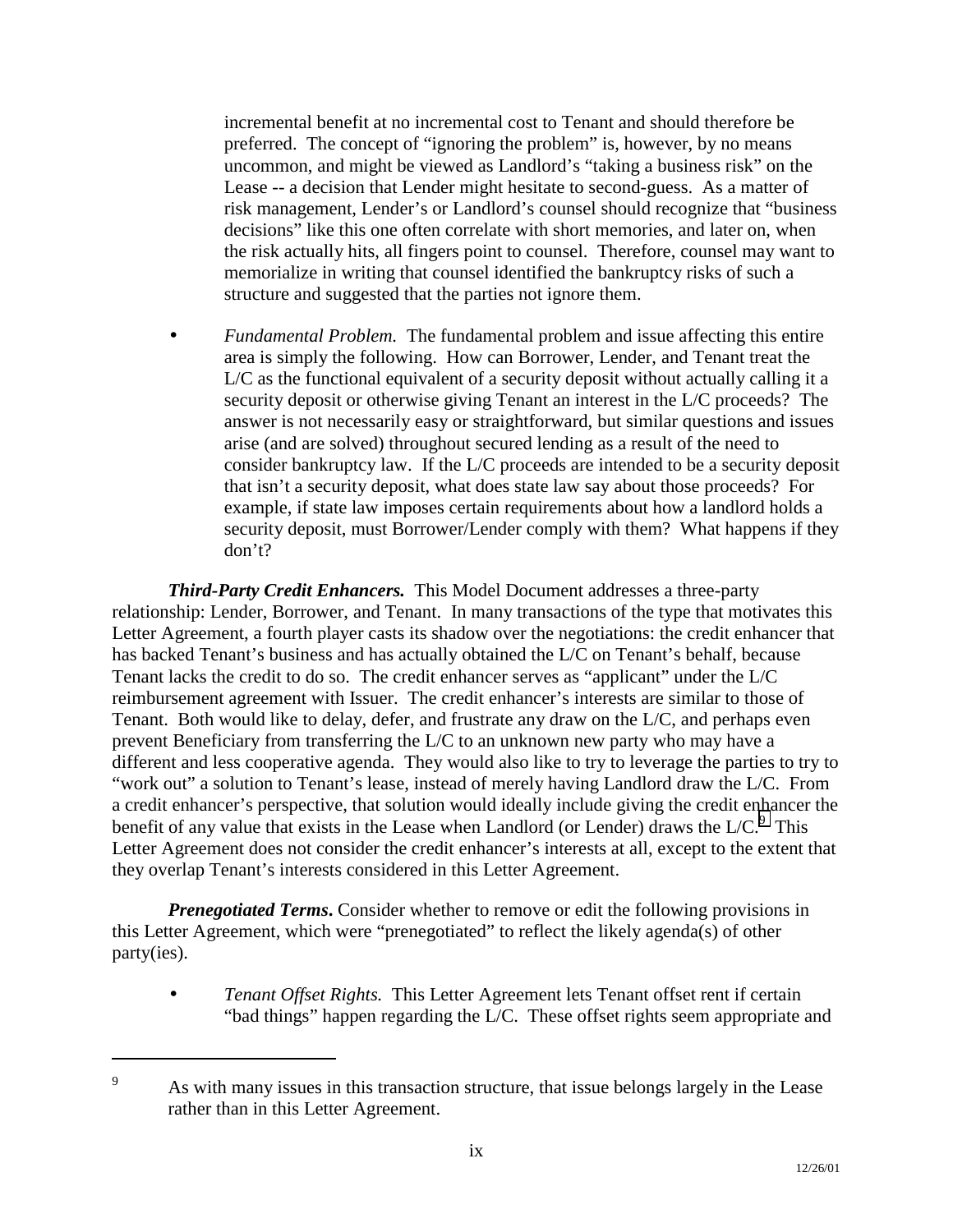tolerable under the circumstances, but they are still offset rights. Lender must be comfortable with them. But would Tenant have such rights if a security deposit were misused or lost? Should an offset right arise only if a court issues a judgment that the L/C should have been returned but was not? As long as Lender is creditworthy, might Lender reasonably say that Tenant should be limited to a general claim against Lender rather than a right of offset? Does the entire arrangement violate the "no-offset" theory of the Lease? Does it potentially impair the security value and reliability of the rental stream and the L/C? In place of an offset right, should Tenant merely have the right to deposit rent with its counsel, in escrow, until it has accumulated enough money to make up for the lost L/C? Under that structure, the money would stay in escrow until the dust cleared regarding the missing L/C. In the meantime, Tenant would lose the use of its funds and Landlord and Lender might lose the extra security the L/C was intended to create.

- *Duty to Draw.* Lender agrees to draw the L/C if Landlord directs Lender to do so. Lender may fear liability for somehow mismanaging the process. But Lender should probably either confirm and know that it is competent to manage this process (which is not that complicated) or not insist on holding the L/C.
- *Loan Transfers.* Although this Letter Agreement builds in the possibility of a transfer of the L/C from Lender to a Successor Lessor or to a loan transferee, neither transferee is exculpated from any liability of the transferor. One might wish to provide for such exculpation (similar to the carveouts in an SNDA), although it may be overkill.
- *Loan Event of Default.* Lender's rights and remedies vary depending on whether a Loan Event of Default "has occurred and is continuing" (or equivalent language). Lender may prefer to refer instead to whether an Event of Default has occurred, under the theory that once an Event of Default has occurred, Lender should remain able to exercise rights and remedies ("do bad things to Borrower") at any time thereafter -- whether or not Borrower has subsequently cured the Event of Default. The reference to "has occurred and is continuing" effectively allows Borrower a wide-open right to cure an Event of Default at any time -- a perpetual cure period beyond whatever cure period the parties negotiated in the documents. While this is an excellent position for Lender to take, Borrowers routinely insist on referring to a Loan Event of Default that "has occurred and is continuing," and Lenders typically accept that language. In using this model, Lender may prefer to cut it back to refer simply to whether an Event of Default has occurred.

*Other Documentation.* This Model Document may need the following exhibits, related documents, additional information, and so on:

• *Separate L/C Agreement.* As between Landlord and Tenant, the L/C may be governed by some separate agreement rather than the Lease itself. This is somewhat undesirable, as the laws of entropy dictate that the separate agreement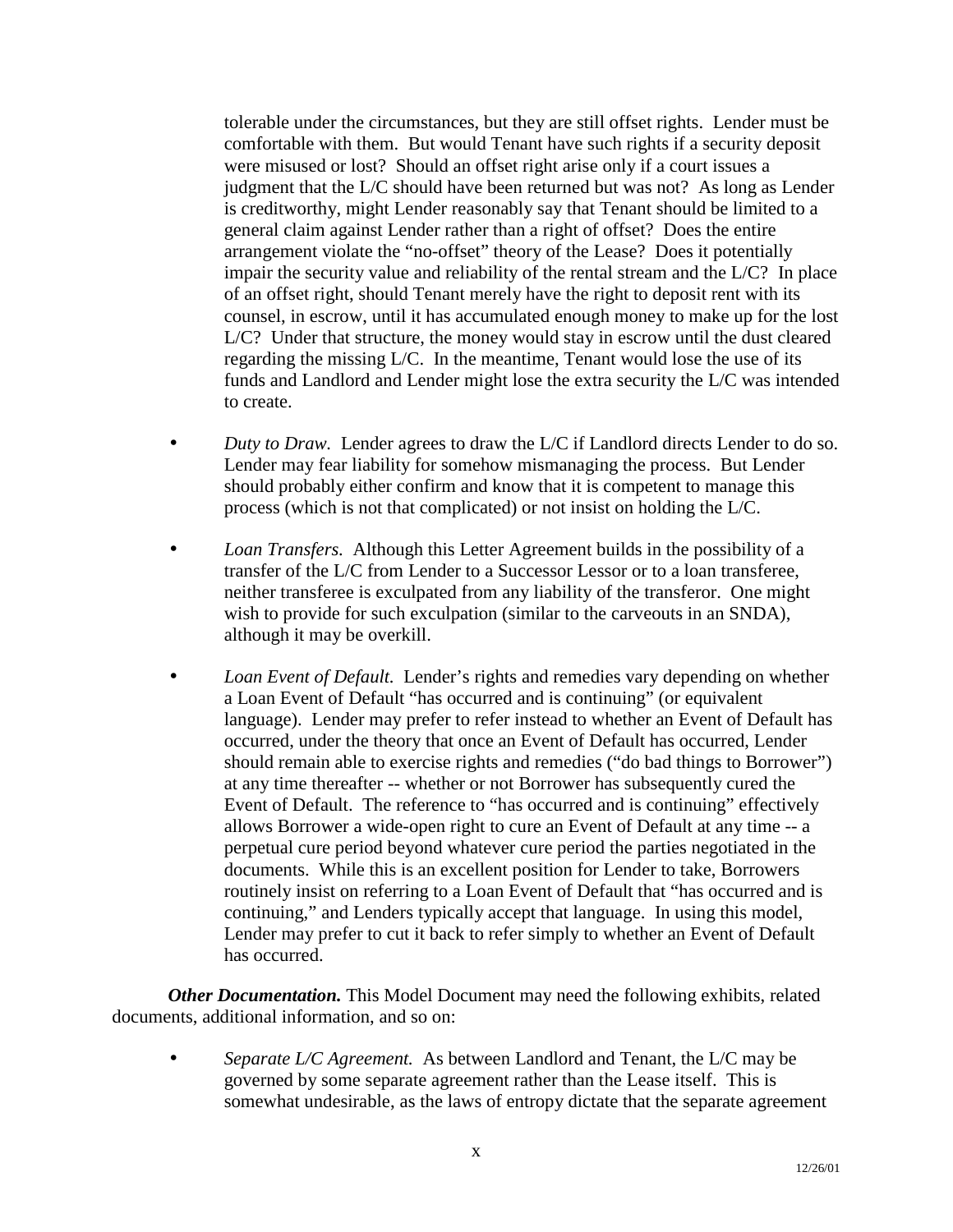is more likely than a Lease to get lost. This risk can be mitigated by attaching a copy of the separate agreement as an exhibit to this Letter Agreement. That assumes, of course, that the parties will not also lose this Letter Agreement. If Landlord and tenant use a separate agreement for the L/C, the SNDA and this Letter Agreement should define that separate agreement as part of the Lease, to protect Lender against, for example, bad faith modifications.

- *Form of L/C.* Lender's counsel must review and approve the L/C, and the original must be delivered for the closing. The very important topic of what an L/C should say is outside the scope of these cover notes and this Letter Agreement, but must be considered. For example, Tenant (or Issuer, with Tenant cheering from the sidelines) will often try to require Lender or Landlord to give notice before drawing the L/C, which is undesirable. Mechanically, the process of reviewing and approving an L/C often causes problems and delays. It should therefore be started early. Landlord and Tenant should show Lender's counsel a draft of the L/C before having it issued. Ideally, they should start with a draft form of L/C provided by Lender's counsel.
- *Delivery of L/C.* Tenant will sometimes hesitate to deliver the original L/C in advance of the closing for fear that the transaction might not close. This fear can be mitigated if Lender's counsel confirms in writing (e.g., as part of the cover memo distributing this Letter Agreement) that the L/C will be returned if the deal does not close. This Letter Agreement does not contemplate attaching a copy of the L/C to the agreement as an exhibit, but that would not be a bad idea.
- *Form of SNDA*. This L/C agreement assumes the parties use the New York State Bar Association form of SNDA prepared in the early 1990's by a subcommittee that Joshua Stein chaired. Some terms used in this L/C agreement (such as Successor Lessor) are defined in that form of SNDA, which this L/C Agreement cross-references for such purpose. Any other form of SNDA will work just as well. All defined terms must be cross-checked in any event. The parties may wish to incorporate this Letter Agreement directly into the SNDA, and make Landlord a party. This eliminates one document and the related risk of not being able to find that document later. The elimination of that risk will be particularly effective if the parties record the SNDA.
- *Lender's Approval of Issuer.* Regardless of the form of the L/C, Lender must review and consider whether Issuer is acceptable as a credit matter. Often this will not be a problem, but it is Lender's call, not the attorney's. Lender will not necessarily be able to make the decision instantly. The approval process may require some lead time. Tenant should be advised to plan ahead for this process and delay.
- *Nonrecourse Clause.* This Letter Agreement incorporates by reference the "Nonrecourse Clause," as defined in the Loan Agreement. Confirm the Loan Agreement defines such term. But should the Nonrecourse Clause really apply to all of Borrower's obligations under this Letter Agreement or otherwise relating to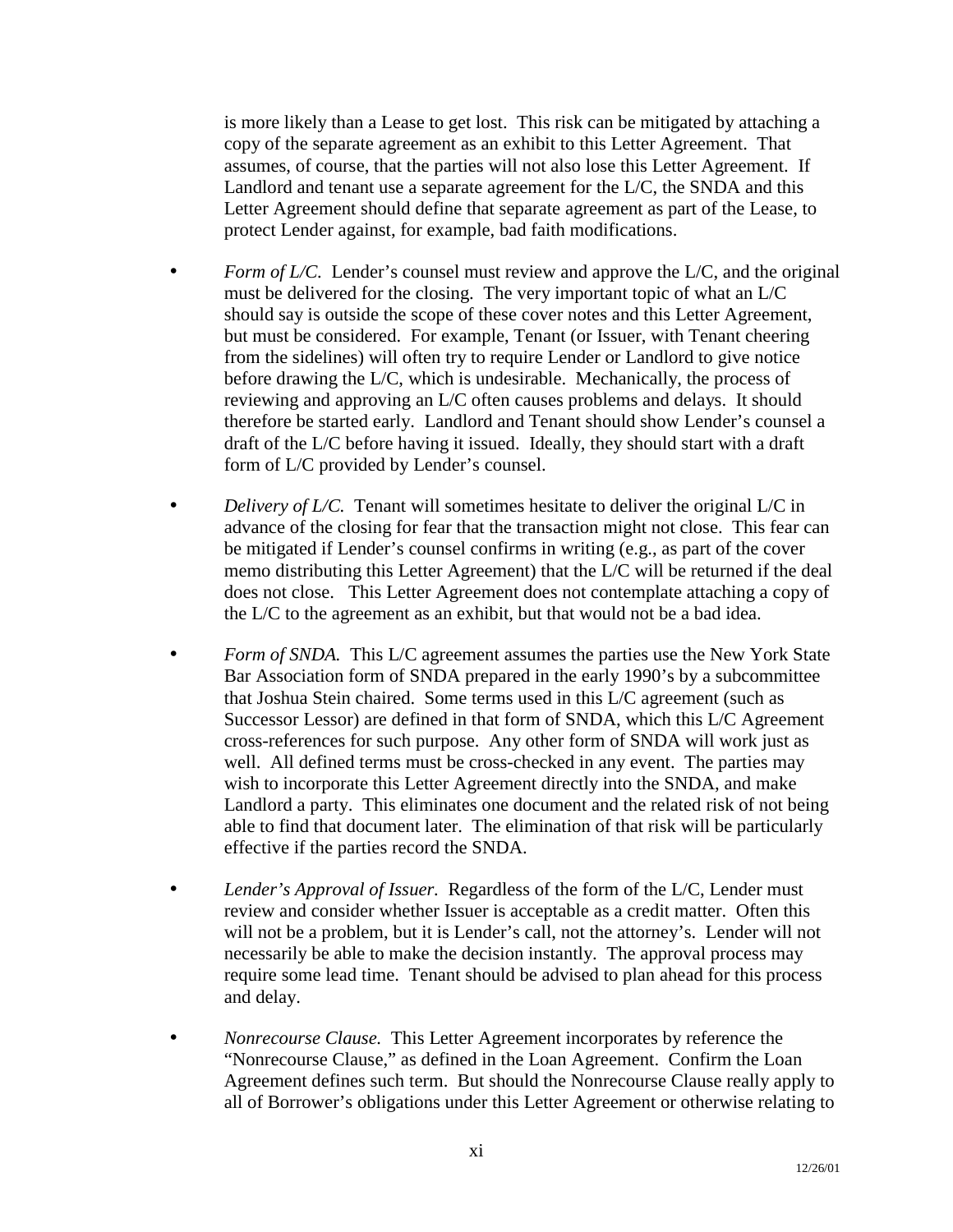the  $L/C$ ? Aren't some of those obligations (e.g., indemnities, use of  $L/C$ proceeds, noninterference with L/C draws, possible adverse effect of Landlord bankruptcy) appropriate for carveout treatment? If so, that issue should be addressed in the loan agreement rather than here, so that when someone else later reads the loan documents to understand the Borrower-Lender relationship, the nonrecourse carveouts will all be in the one place where the reader will expect to find them.

- *Coordination with Loan Documents.* Confirm that this Letter Agreement uses defined terms consistent with the Loan Documents (e.g., the "Collateral"). Conform this Letter Agreement as necessary.
- *UCC-1 Financing Statement.* Consider whether, where, and how to file UCC-1 financing statements for Lender's security interest under this Letter Agreement.
- *Claim Cap Measures.* To the extent that Landlord and Lender adopt any measures suggested above to respond to the Claim Cap, those will require additional documentation, much of which will need to be tailored and then negotiated with third parties and hence a likely cause of delay and problems.

**Points Not Covered.** A document of this type could cover the following points, but this one does not, for the following reasons:

• *Waiver of Injunction.* One might ask Tenant to waive any right to enjoin an L/C draw. But this may be overkill and it belongs in the Lease, anyway.

*Acknowledgments and Future Improvements.* The author acknowledges with thanks the helpful comments provided by James R. Stillman, Esq. of Murphy Sheneman Julian & Rogers, in San Francisco, and Susan G. Talley, Esq., of Stone, Pigman, Walther, Wittmann and Hutchinson, L.L.P., in New Orleans. Please direct comments and suggestions for further improvements to the author at the email address above.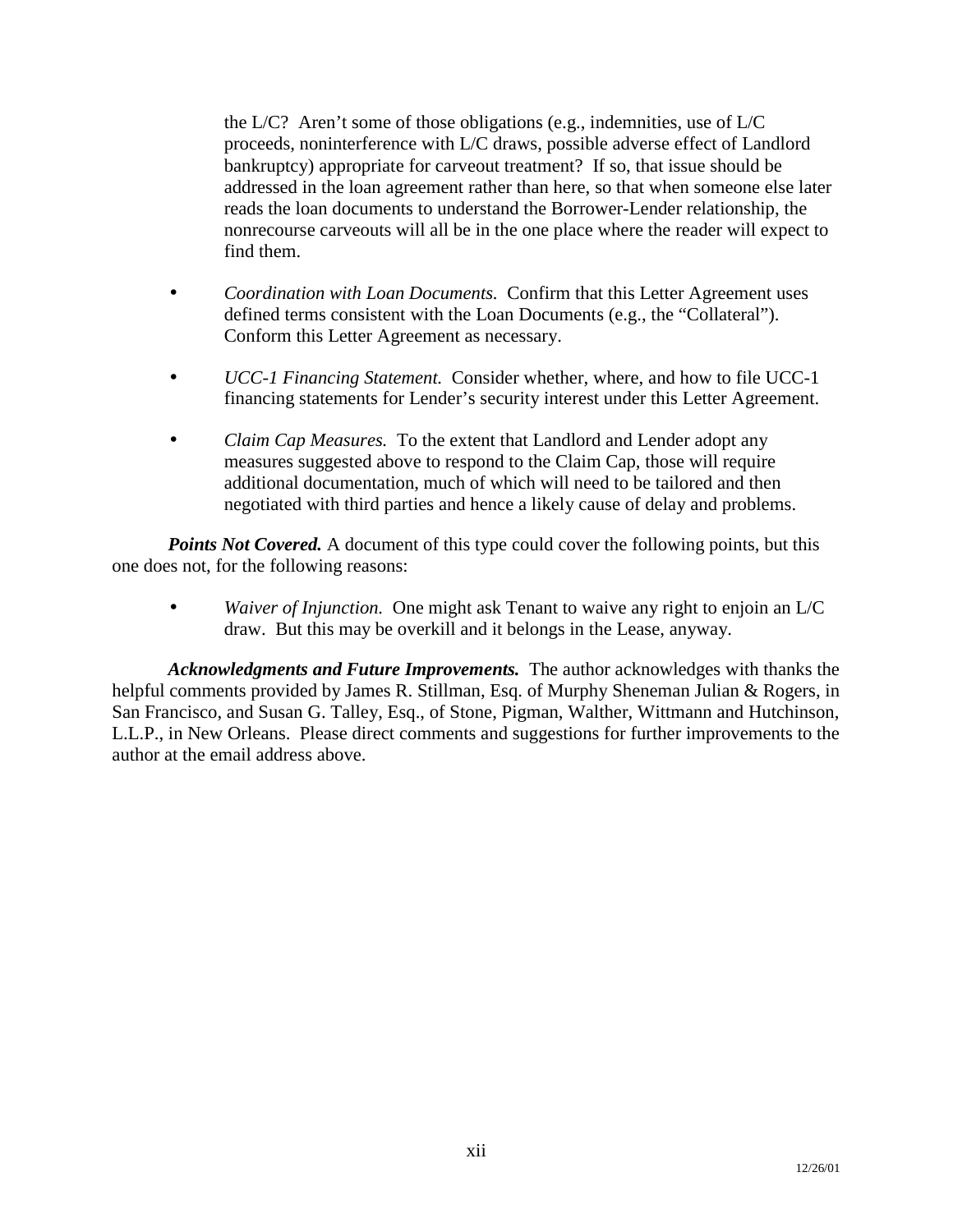## **[LETTERHEAD OF LENDER]**

 $\overline{\phantom{a}}$ New York, New York 100\_(the "Lender")

> $_-, 200$ (the "Effective Date")

\_\_\_\_\_\_\_\_\_\_\_\_\_\_\_\_ ("Borrower" or "Landlord")

 $\overline{\phantom{a}}$  , where  $\overline{\phantom{a}}$  , where  $\overline{\phantom{a}}$ \_\_\_\_\_\_\_\_\_\_\_\_\_\_\_\_

> \_\_\_\_\_\_\_\_\_\_\_\_\_\_\_\_ ("Tenant")

\_\_\_\_\_\_\_\_\_\_\_\_\_\_\_\_ \_\_\_\_\_\_\_\_\_\_\_\_\_\_\_\_

*Agreement Regarding Letter of Credit (the "Letter Agreement")* 

To Whom It May Concern:

Please refer to the following agreements and documents, each as amended or supplemented from time to time but only with Lender's express written agreement or consent:

- *Loan Documents.* The Loan Agreement between Borrower and Lender dated \_\_\_\_\_\_\_ (the "Loan Agreement") and the Loan Documents as defined in the Loan Agreement (the "Loan Documents");
- *Lease.* The Lease between Borrower (as landlord) and Tenant dated \_\_\_\_\_\_\_\_, including the \_\_\_\_\_\_\_ Agreement as defined therein (the "Lease");
- *L/C.* The \_\_\_\_\_\_\_\_\_\_\_\_\_\_ Letter of Credit, as defined in the Lease (together with any L/C Modifications that this Letter Agreement permits or requires, the "L/C"), issued by \_\_\_\_\_\_\_\_\_ (the "Original Issuer"); and
- *SNDA*. The Subordination, Nondisturbance, and Attornment Agreement entered into between Lender and Tenant[, with Borrower's consent,] dated \_\_\_\_\_\_\_\_ (the "SNDA"). All definitions in the SNDA apply in this Letter Agreement, except where this Letter Agreement provides some other definition for a term.

Lender, Borrower, and Tenant agree, and the Lease is modified, as set forth in this Letter Agreement. Lender approves that modification. If this Letter Agreement and the Lease differ, or if the Loan Documents and this Letter Agreement differ, then in either case this Letter Agreement governs.

1. *Certain Definitions.* The following terms shall be defined as follows: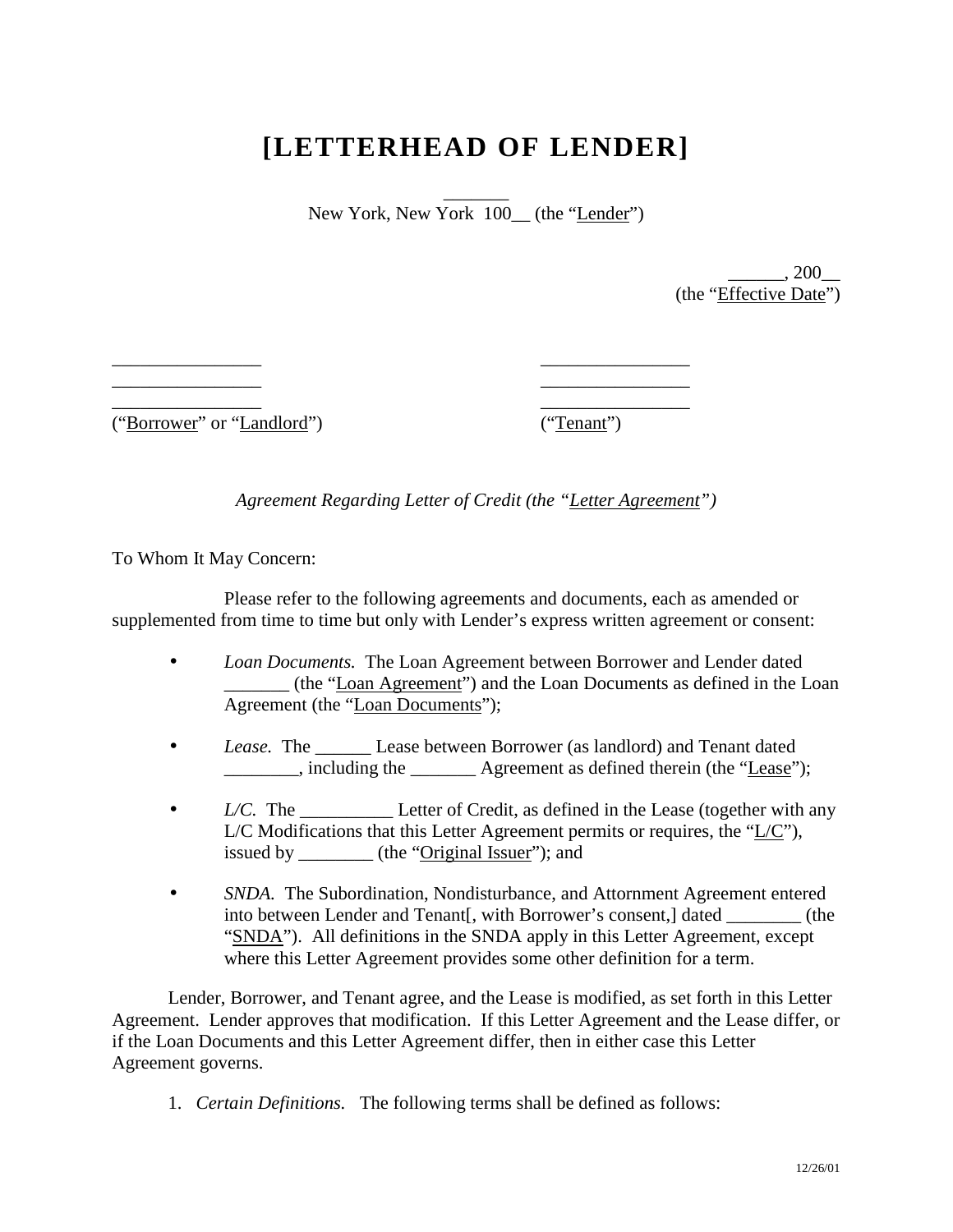- *Acceptable Issuer*. An "*Acceptable Issuer*" means a commercial bank: (a) that has an office with a physical street address in New York, New York, or in \_\_\_\_\_\_\_\_\_\_, at which physical street address Lender may present the L/C for payment; (b) whose commercial paper is rated P-1 or better by Moody's (or the equivalent in Lender's judgment); (c) whose Moody's bank rating is Aa2 or better (or the equivalent in Lender's judgment); and (d) that Lender and Borrower have otherwise approved. As of the Effective Date, Original Issuer is an Acceptable Issuer. To the extent that as of the Effective Date any rating of Original Issuer does not satisfy the express requirements of this definition, Borrower and Lender waive such noncompliance but any future downgrade of Original Issuer shall constitute an Issuer Downgrade.
- *Acceptable L/C.* An "*Acceptable L/C*" means a letter of credit that at all times: (a) may be drawn upon by Lender at the physical street address described in the definition of "Acceptable Issuer"; (b) states that Lender (and/or its successors and assigns) may from time to time assign it to any assignee of the Loan, and Issuer will reissue it to the assignee, all without requiring the assignor or the assignee to pay any L/C Fees; (c) is issued by an Acceptable Issuer (except for 30 days after an Issuer Downgrade); (d) fully complies with all Lease requirements regarding the L/C, including required face amount, terms, and expiry date; and (e) Lender has otherwise approved in all respects, in both form and substance. As of the Effective Date, the L/C is an Acceptable L/C.
- *Beneficiary Confirmation.* A "Beneficiary Confirmation" means confirmation, consent, or approval by the beneficiary of the L/C.
- *Delivery Failure.* A "Delivery Failure" means a failure, by Borrower and/or Lender as applicable, to return to Tenant, if, when, and as this Letter Agreement requires: (a) any Unused L/C Proceeds; and (b) the L/C, except to the extent that Issuer has released the L/C account party from any and all liability or obligations (contingent or otherwise) relating to the L/C.
- *Issuer.* The "Issuer" means the issuer of the L/C.
- *Issuer Downgrade.* An "Issuer Downgrade" means the occurrence of any circumstance or event that causes Issuer to cease to be an Acceptable Issuer.
- *L/C Fees.* The "L/C Fees" means any fees the Issuer imposes to issue, transfer, or reissue the L/C or any L/C Modification.
- *L/C Modification.* An "L/C Modification" means any of the following, in form and substance reasonably satisfactory to Lender, and without otherwise modifying the L/C except as this Letter Agreement permits: (a) any replacement (in the same form), extension, or amendment for the  $L/C$ ; (b) an  $L/C$  Restoration; or (c) any document that reduces the face amount of the L/C.
- *L/C Restoration.* An "L/C Restoration" means an L/C Modification that: (a) Tenant delivers to Lender simultaneously with Lender's release to Tenant of the proceeds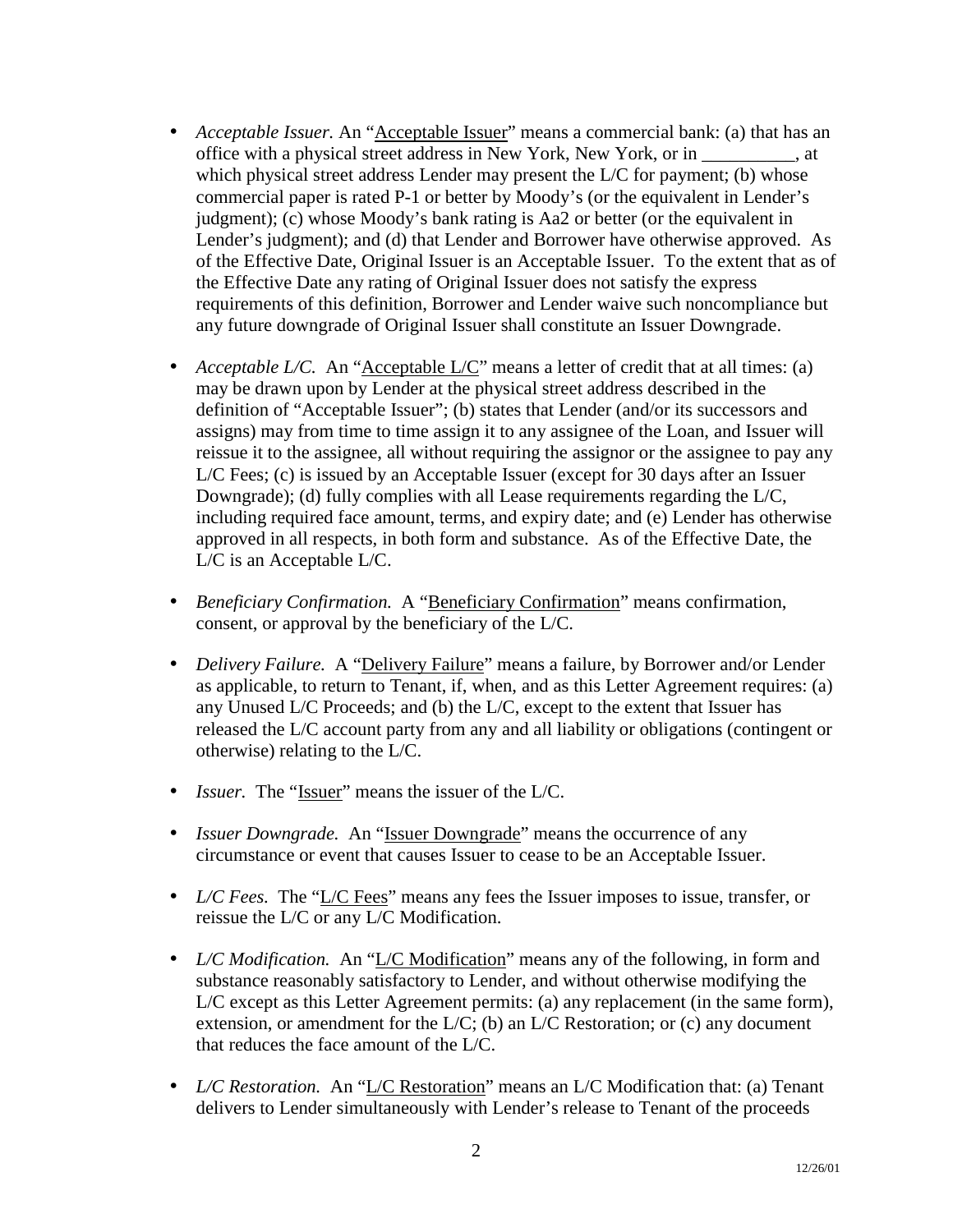(without interest) of a Protective Draw or wrongful draw on the L/C; and (b) restores and increases the face amount of the L/C by an amount equal to such proceeds released to Tenant.

- *L/C Transition.* An "L/C Transition" means, upon a sale, Foreclosure, or refinancing of the Mortgaged Property, or assignment of the Loan, the occurrence of the following events: (1) delivery of the L/C and any Unused L/C Proceeds to the purchaser (or other transferee) or new mortgagee of the Mortgaged Property; (2) such purchaser's (or other transferee's) or new mortgagee's assumption of all obligations of Lender or Borrower (as applicable) under this Letter Agreement; and (3) delivery to Tenant of reasonable evidence of "1" and "2."
- *Protective Draw.* A "Protective Draw" means a draw under the L/C made solely because: (a) an Issuer Downgrade occurred; or (b) Tenant did not deliver an L/C Modification when required to do so.
- *Tenant Default Draw.* A "Tenant Default Draw" means any draw made under the L/C (by Borrower or Lender) in compliance with and to the extent the Lease permits, if, under the Lease: (1) such draw is on account of Tenant's default or breach or to cure Tenant's nonperformance or nonpayment; or (2) Borrower is otherwise permitted to retain the proceeds of such draw free of any obligations to Tenant.
- *Unused L/C Proceeds.* The "Unused L/C Proceeds" means any proceeds of any draw under the L/C, which proceeds have not yet been applied in accordance with this Letter Agreement to cure Tenant's default or breach under the Lease or released to Borrower, Lender, or Tenant. The Unused L/C Proceeds shall not include interest except as this Letter Agreement expressly provides. The Unused L/C Proceeds may not be applied against, and do not secure, Borrower's obligations to Lender except when and as this Letter Agreement expressly states.

2. *Delivery of L/C to Lender.* Borrower and Tenant are, simultaneously with the execution and delivery of this Letter Agreement, causing the L/C to be issued and delivered to Lender, for Lender to hold in accordance with this Letter Agreement. Upon receipt of the L/C in compliance with this Letter Agreement, Lender acknowledges that Lender shall be deemed to have received [Tenant's security deposit] [the L/C] for purposes of the SNDA. All parties acknowledge that the L/C is not a security deposit and Tenant has no interest in the L/C or any Unused L/C Proceeds except as this Letter Agreement permits. The L/C does not secure the Loan. The proceeds of a draw under the L/C shall not be applied against the Loan except as this Letter Agreement expressly permits. Tenant shall cause the L/C to be an Acceptable L/C at all times.

3. *L/C Modifications.* To the extent that the Lease permits or requires Tenant to deliver to Borrower any L/C Modification, Tenant shall instead deliver the original of such L/C Modification to Lender (and simultaneously give Borrower a copy), when and as the Lease requires Tenant to deliver such L/C Modification to Borrower. Delivery of an L/C Modification to Borrower shall not suffice. If Lender has not received any L/C Modification when and as the Lease requires Tenant to deliver it to Borrower, then Lender may draw the entire L/C on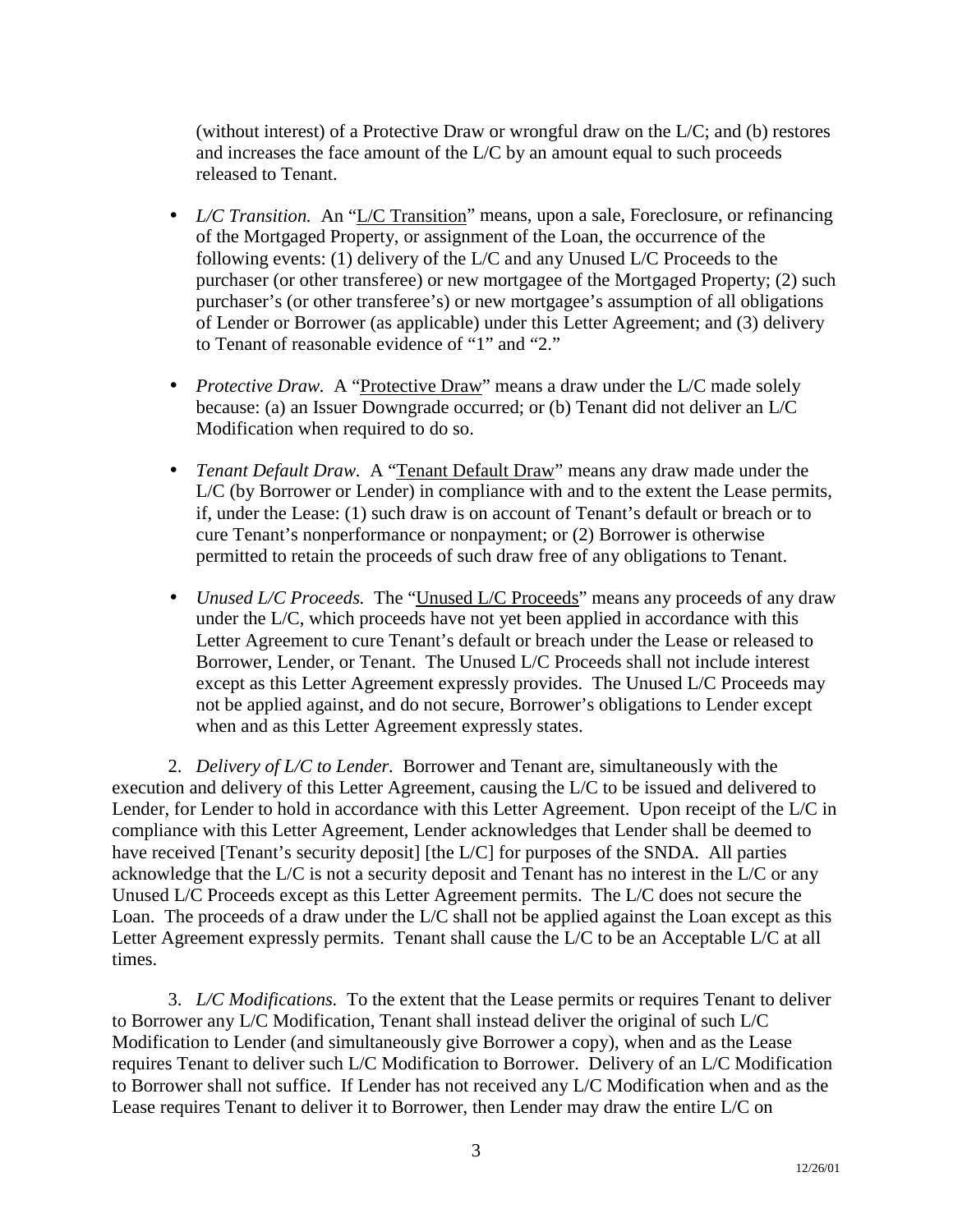Borrower's behalf, as a Protective Draw. Lender shall not be bound by any L/C Modification that reduces the amount of the L/C except for any such reduction that either (1) Lender expressly approves in writing; or (2) the Lease expressly permits by its terms (provided that such terms do not require any Beneficiary Approval). To the extent that the Lease requires Beneficiary Approval for any L/C Modification, such requirement shall be replaced by a requirement for Beneficiary Approval issued in writing by Lender.

4. *Issuer Downgrade.* Lender may draw upon the L/C in full, as a Protective Draw, 30 days after any Issuer Downgrade, unless within that time Tenant has delivered to Lender a replacement Acceptable L/C. If Tenant delivers a replacement Acceptable L/C, then Lender shall simultaneously return to Tenant the L/C whose issuer was subject to the Issuer Downgrade. Lender shall notify Tenant promptly of any Issuer Downgrade, but the giving of such notice is not a condition to any Protective Draw.

5. *Proceeds of Protective Draws.* If Lender makes any Protective Draw, then Lender shall hold the proceeds of such Protective Draw in an interest-bearing account at a bank Lender designates. Lender shall promptly notify Borrower and Tenant of such bank. Except as set forth in this Letter Agreement, Lender shall hold such proceeds in accordance with the Lease. Interest shall be released periodically to Tenant and reported as Tenant's income. Tenant certifies that the taxpayer identification number below Tenant's signature is Tenant's correct taxpayer identification number, and the Internal Revenue Service has not notified Tenant that Tenant is subject to backup withholding. Upon request, Tenant shall deliver a "W-9" form for any interest earned on proceeds of a Protective Draw. If Tenant does not, then the funds shall be held in a non-interest-bearing account. If Lender thereafter receives an Acceptable L/C, then Lender shall return to Tenant the proceeds of the original L/C and all remaining interest accrued thereon. [Within \_\_\_ days after any Protective Draw, the parties shall consummate an L/C Restoration for all Unused L/C Proceeds. If Tenant has not timely performed its obligations under the preceding sentence, then at Borrower's or Lender's option, any Unused L/C Proceeds shall immediately be applied solely to prepay rent under the Lease, starting with the installments furthest in the future within the term of the Lease (other than any extension or renewals terms for which Tenant has not yet exercised extension or renewal options) and continuing in reverse chronological order until such Unused L/C Proceeds have been exhausted. Such prepaid rent shall not be refundable to Tenant under any circumstance.] [Tenant shall then promptly deliver to Lender a replacement Acceptable L/C in the full amount the Lease otherwise requires.]

6. *Tenant Default Draws.* In addition to any right for Lender to otherwise draw upon the L/C under this Letter Agreement, to the extent, and only to the extent, that the Lease permits Borrower from time to time to make a Tenant Default Draw, Lender may at Lender's option make any such draw(s) in place of Borrower, but only if an Event of Default has occurred under the Loan and Lender, or a receiver acting on Lender's behalf, has activated Lender's assignment of rents or otherwise commenced to collect rents from the Mortgaged Property. If Borrower determines that Borrower is entitled to make a Tenant Default Draw, then Borrower may direct Lender to draw the L/C. Within 20 days after receiving such direction, Lender shall draw the L/C as Borrower directs, provided that such direction sets forth such 20-day period and reminds Lender that Lender must draw the L/C within such period. Any such notice shall be delivered to Lender in accordance with the notice requirements of the Loan Agreement, and in addition (as a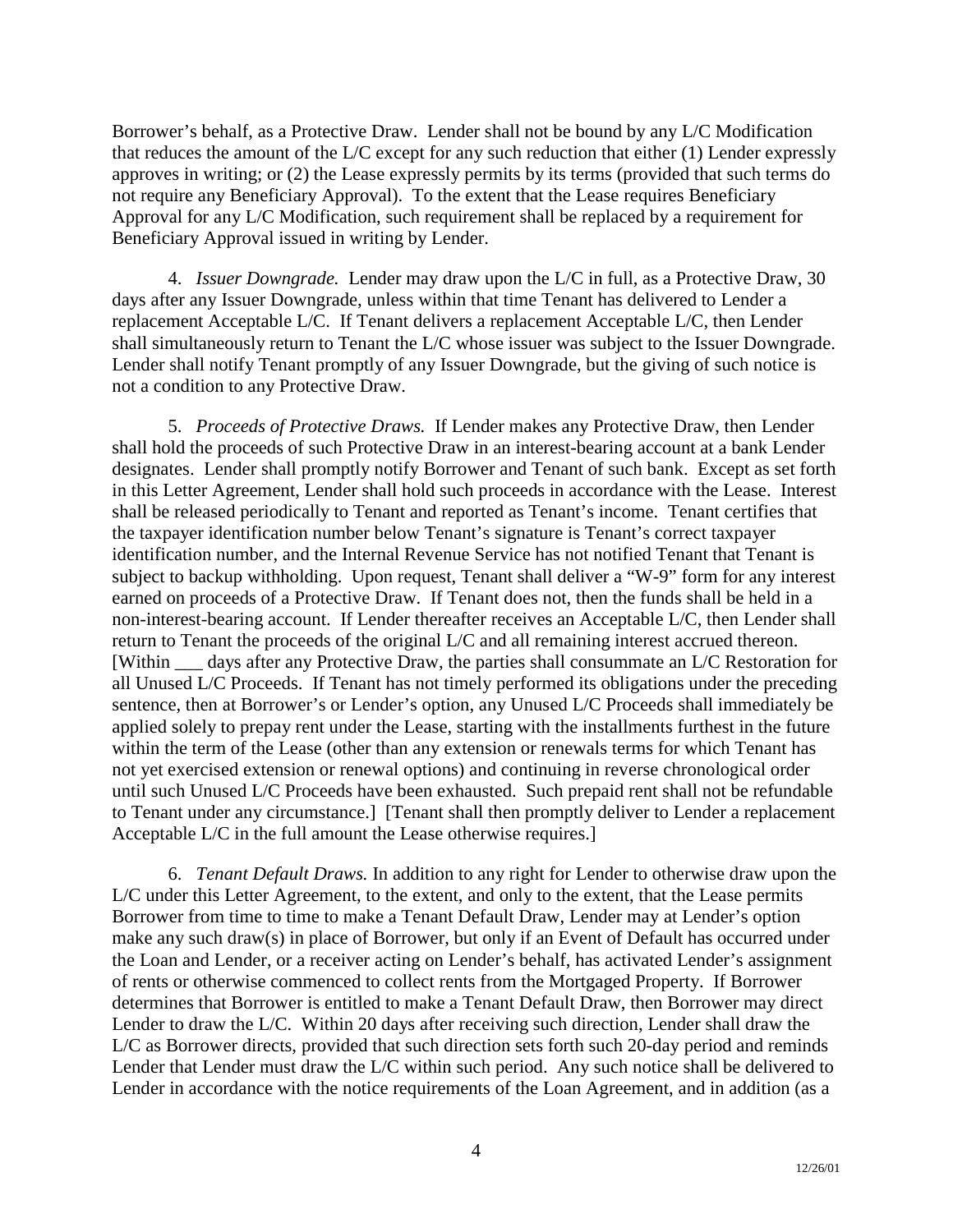further condition for such notice to be effective, notwithstanding anything to the contrary in the Loan Agreement) Borrower shall deliver additional copies of such notice, at the same time and by the same means, to:  $\qquad \qquad$  and  $\qquad \qquad$ , Esq.,  $\qquad \qquad$ 

\_\_\_\_\_\_\_\_\_\_\_\_\_\_\_\_\_\_\_\_\_\_\_. Borrower shall indemnify, defend, and hold harmless Lender from and against any and all loss, cost, liability, and expense, including the payment of reasonable attorneys' fees, as the result of any claim Borrower makes against Lender as a result of Lender's drawing the L/C when and as this paragraph permits or requires. Such indemnity shall not be deemed to limit the provisions of this Letter Agreement by which Borrower acknowledges Lender has no liability to Borrower whatsoever for any such draws.

7. *Use of Tenant Default Draw Proceeds Under Lease.* To the extent that Lender makes a Tenant Default Draw, Lender shall (as between Lender and Borrower) be entitled to retain the proceeds of such draw. Tenant shall be entitled to full credit for any sums Lender retains, as if Borrower retained such sums. The proceeds of a Tenant Default Draw do not constitute a security deposit under the Lease. Such proceeds shall instead immediately become the property of Borrower and/or Lender (as described in this Letter Agreement and the Loan Documents), free of any claim by Tenant, other than Tenant's right to be credited for such proceeds under the Lease. Notwithstanding the foregoing, if the Lease requires the proceeds of a Tenant Default Draw be used for a specified purpose, then Borrower and Lender shall cause such proceeds to be used in such manner.

8. *Use of Tenant Default Draw Proceeds Under Loan.* If an uncured Event of Default occurs under the Loan, then Lender may apply, against Borrower's obligations under the Loan Documents, any proceeds of a Tenant Default Draw that Lender retains and is not required to use for a particular purpose under the Lease. Provided that and only so long as no Event of Default has occurred and is continuing under the Loan: (a) to the extent that the Lease allows (but does not require) Borrower as landlord to apply the proceeds of a Tenant Default Draw to cure Tenant's default under the Lease, Lender shall release such proceeds only for such purpose upon such terms as Lender shall reasonably require; and (b) otherwise, Lender shall retain such proceeds as cash collateral for Borrower's obligations to Lender under the Loan Documents (the "Cash Collateral").

9. *Treatment of Cash Collateral.* The Cash Collateral shall be part of the Collateral under the Loan Documents. Lender shall release the Cash Collateral to Borrower if and when Borrower is entitled to obtain a release of all security for the Loan. Lender shall be entitled to exercise any or all rights and remedies under the Loan Documents and applicable law regarding the Cash Collateral, including (to the extent Lender so desires) all rights and remedies that the Loan Documents would allow Lender to exercise against any other Collateral. Lender shall hold the Cash Collateral under such additional documents as Lender shall require. Such documents shall allow Borrower to apply the Cash Collateral to pay for Borrower's costs of replacing Tenant (if and when Borrower has located a replacement tenant), provided that, notwithstanding anything to the contrary in any other Loan Document: (1) Lender has approved such replacement tenant and all terms of its lease; (2) no uncured Event of Default exists under the Loan Documents; and (3) Borrower satisfies such other conditions (including approval and disbursement procedures) as Lender shall establish. If, 60 days after a Tenant Default Draw, Borrower has not executed and delivered cash collateral documents satisfactory to Lender, then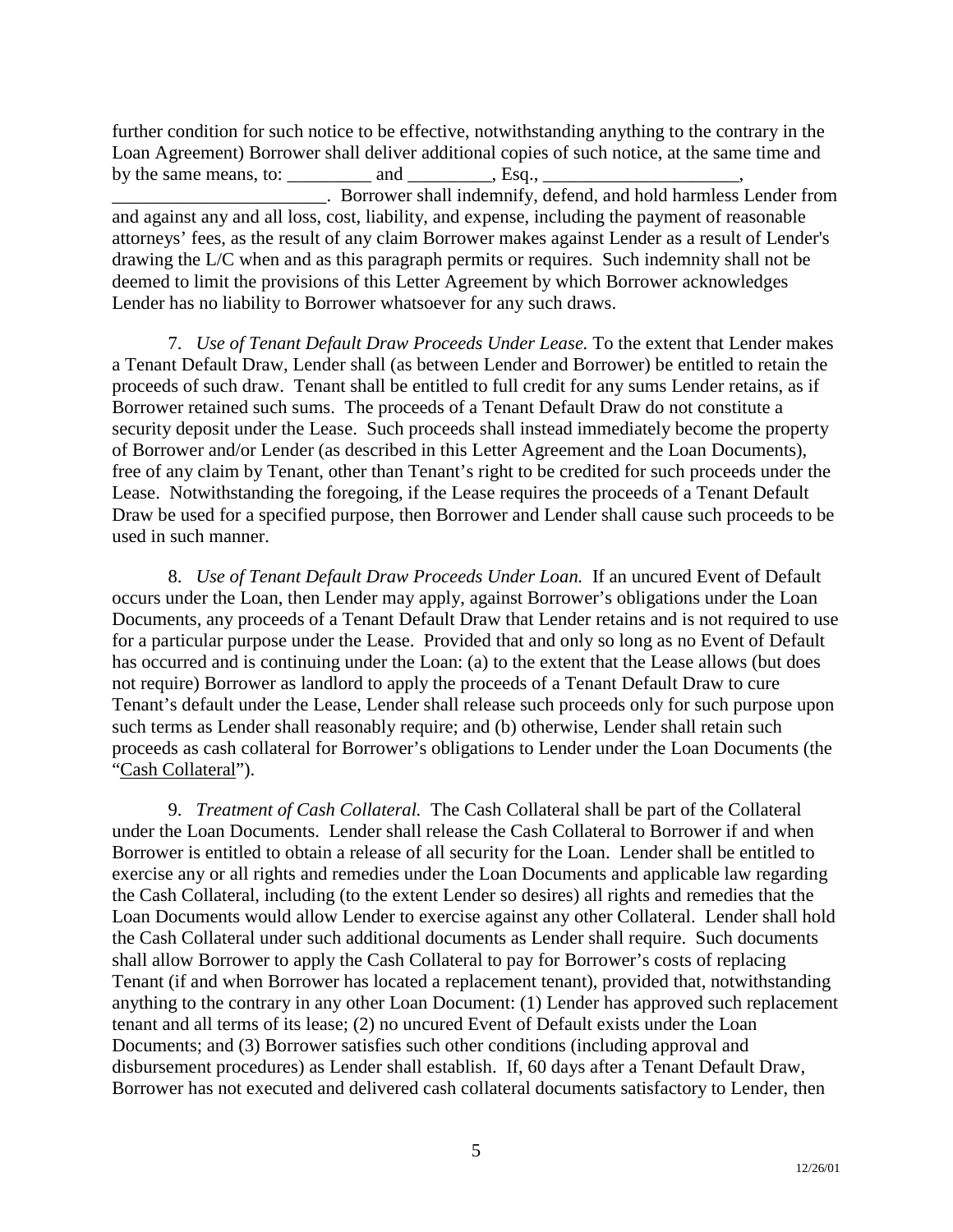Lender may at Lender's option (with Lender having no obligation to do so) apply the proceeds of such Tenant Default Draw to prepay the Loan. Any conditions to such prepayment that the Loan Documents would otherwise establish shall be deemed waived, except that Borrower shall pay such prepayment premium, yield maintenance premium, liquidated damages, or other fee or payment as the Loan Documents would require for a voluntary prepayment in like amount.

10. *Security Interest.* Borrower hereby grants to Lender a security interest in all of Borrower's rights in, to, and under the L/C, any Unused L/C Proceeds, this Letter Agreement, and all Cash Collateral, to secure all of Borrower's obligations under the Loan and the Loan Documents. Such security interest shall be governed by all the terms and conditions of the Loan Documents that relate to security for the Loan. Lender may exercise all rights and remedies under the Loan Documents or applicable law regarding such security interest. Borrower shall execute such further documentation to evidence, implement, or perfect such security interest as Lender shall require.

11. *Use of L/C Proceeds, Generally.* Unless and until the Lease allows Borrower to make (or this Letter Agreement allows Lender to make on behalf of Borrower) any Tenant Default Draw, any proceeds of the L/C or any draw under the L/C shall not secure, or be applied against, Borrower's obligations to Lender. If Borrower or anyone acting for Borrower receives any proceeds of any L/C draw, then Borrower shall immediately remit such proceeds to Lender to be applied in accordance with this Letter Agreement.

12. *Wrongful Draws by Lender.* Under any circumstances not otherwise expressly provided for in this Letter Agreement, Lender shall not draw upon the L/C unless Borrower directs Lender to do so. If it is finally determined that Lender wrongfully drew the L/C, whether on Lender's initiative or when Borrower directed Lender to draw, then: (a) Lender shall thereupon promptly release to Tenant the proceeds of such draw without interest (except as this Letter Agreement requires for proceeds of a Protective Draw); (b) Tenant shall simultaneously with, and as a condition to, such release, deliver to Lender an L/C Restoration; and (c) provided that Lender with reasonable promptness performs its obligations under "a" when obligated to do so, neither Borrower nor Lender shall have any other liability or obligation to Tenant, and Lender shall have no other liability or obligation to Borrower or Tenant, on account of a wrongful draw of the L/C, including a draw of the L/C that violates this Letter Agreement.

13. *Drawing Procedures.* If Borrower or Lender draws upon the L/C for any reason, then the party drawing upon the L/C shall automatically be deemed to have represented, warranted, and certified that such draw complies with the Lease (as modified by this Letter Agreement) and with this Letter Agreement. Tenant's rights and remedies for a wrongful draw shall, however, be limited to those set forth in this Letter Agreement. Promptly after Lender or Borrower draws upon the L/C for any reason, Borrower shall notify Tenant of such draw and the basis for it. Neither Lender nor Borrower is obligated to notify Tenant before drawing upon the L/C. Tenant expressly waives any such notice, to the extent (if any) that Tenant might otherwise be entitled to such notice.

14. *Dispute Resolution.* If Tenant claims that Lender wrongfully drew upon the L/C, then Tenant and Borrower shall promptly resolve such dispute through appropriate litigation or as they shall otherwise agree. Tenant and Borrower shall each give Lender simultaneous copies of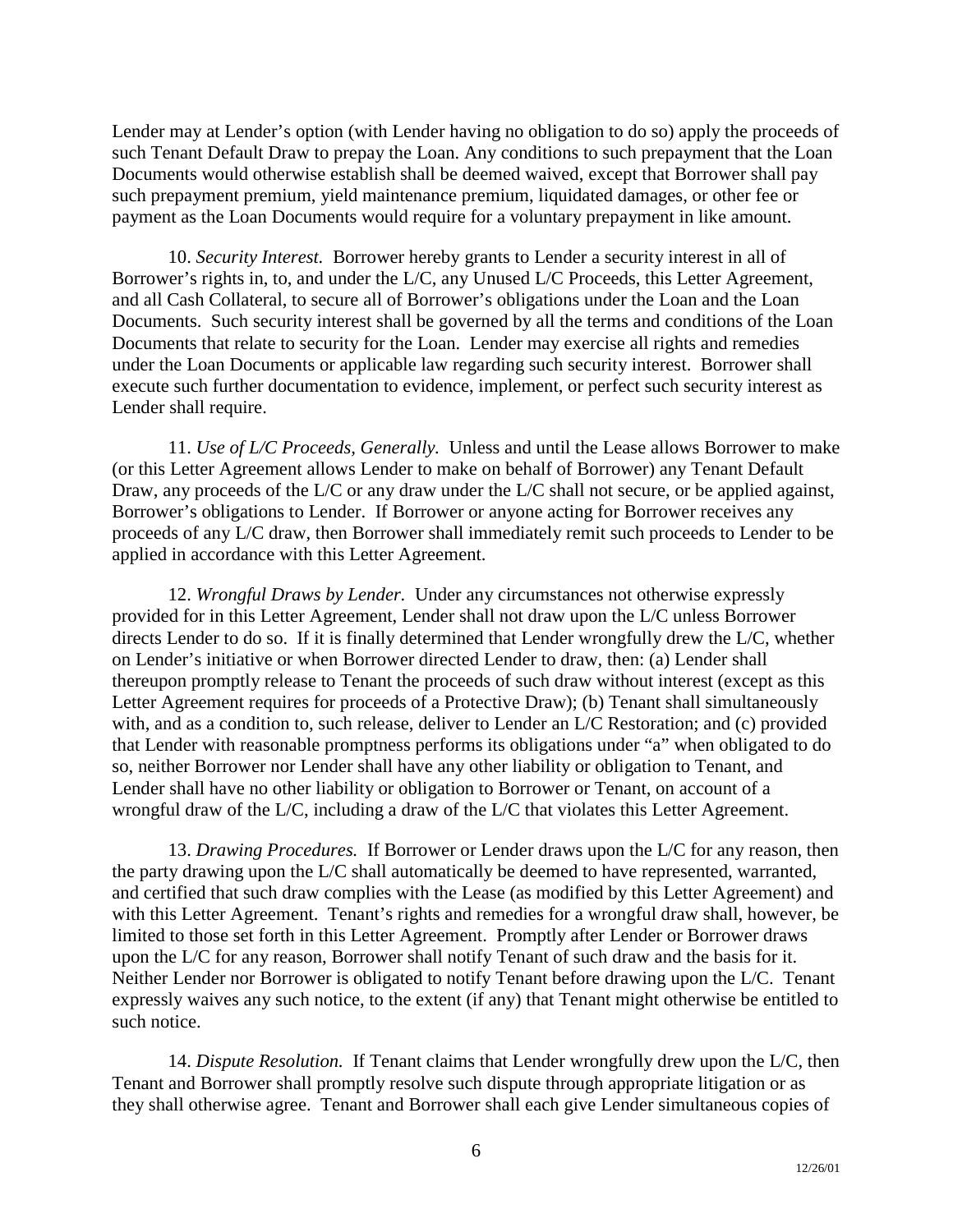all notices, documents, and pleadings delivered or served in connection with the foregoing. Lender may participate in such dispute resolution to the extent, if any, that Lender determines appropriate. Pending resolution of such dispute, Tenant shall not be entitled to offset rent or exercise any other remedies on account of such draw of the L/C and all of Tenant's obligations under the Lease shall continue in full force and effect. During the pendency of any dispute, Lender and Borrower may apply the proceeds of any draw under the  $L/C$  in a manner consistent with their determination regarding Tenant's default under the Lease, but without prejudice to Tenant's rights if it is later determined that Tenant was not in default or Tenant Default Draw was otherwise wrongful. At Lender's option, Lender may hold the Unused L/C Proceeds pending determination of the dispute. If and when such dispute has been resolved, Borrower and Lender shall return to Tenant any amounts wrongfully drawn, without interest, provided that at the same time Tenant shall deliver to Lender an L/C Restoration in like amount. Notwithstanding anything to the contrary in this Letter Agreement, Lender may at any time fully discharge all its obligations under this Letter Agreement by depositing the L/C and any Unused L/C Proceeds in any court of competent jurisdiction and commencing an action in the nature of interpleader.

15. *Return of L/C and Unused L/C Proceeds.* If, when, as, and to the extent that the Lease requires Borrower to return the L/C or any Unused L/C Proceeds to Tenant, Lender shall return them to Tenant, provided that if Tenant is entitled to such return because Tenant has delivered an L/C Modification or (to the extent the Lease permits) cash in substitution for such L/C Modification, then Lender shall not be obligated to return the L/C or any Unused L/C Proceeds to Tenant unless and until Lender has received such L/C Modification or cash and it complies with all then requirements of the Lease. If Tenant believes Tenant is entitled to the return of the L/C or the Unused L/C proceeds, but Borrower disagrees and directs Lender not to return them to Tenant, then Lender shall not return them unless and until the dispute has been resolved. During such dispute resolution, Lender shall have no liability to Tenant. Tenant shall resolve such dispute solely with Borrower. So long as no Event of Default shall have occurred under the Loan, Lender shall not release the L/C or any Unused L/C Proceeds to Tenant unless authorized to do by Borrower, other than in exchange for cash (to the extent the Lease permits) or a replacement Acceptable L/C.

16. *Assignment of Loan.* If Lender assigns the Loan as it relates to the Mortgaged Property, or if any Foreclosure occurs, then Lender shall cause a L/C Transition to occur. If a Successor Lessor fails or refuses to cooperate with an L/C Transition, then Lender shall either (at Lender's election) continue to hold the L/C and Unused L/C Proceeds under this Letter Agreement, or return them to Tenant. If an L/C Transition occurs (or Lender returns the L/C and Unused L/C Proceeds) as this paragraph contemplates, then all rights and obligations of Lender, including those relating to the L/C and any Unused L/C Proceeds, shall terminate.

17. *Transfer of L/C.* If from time to time Lender transfers or assigns the L/C, in whole or in part, including pursuant to a L/C Transition, then Tenant shall pay all related L/C Fees, notwithstanding anything to the contrary in the L/C or any form of transfer documentation annexed to the L/C. Tenant shall pay such L/C Fees directly to Issuer at the time of transfer or assignment. If Tenant fails or refuses to do so, then the parties shall have the same rights and remedies as if Tenant had failed to timely deliver an L/C Modification the Lease requires.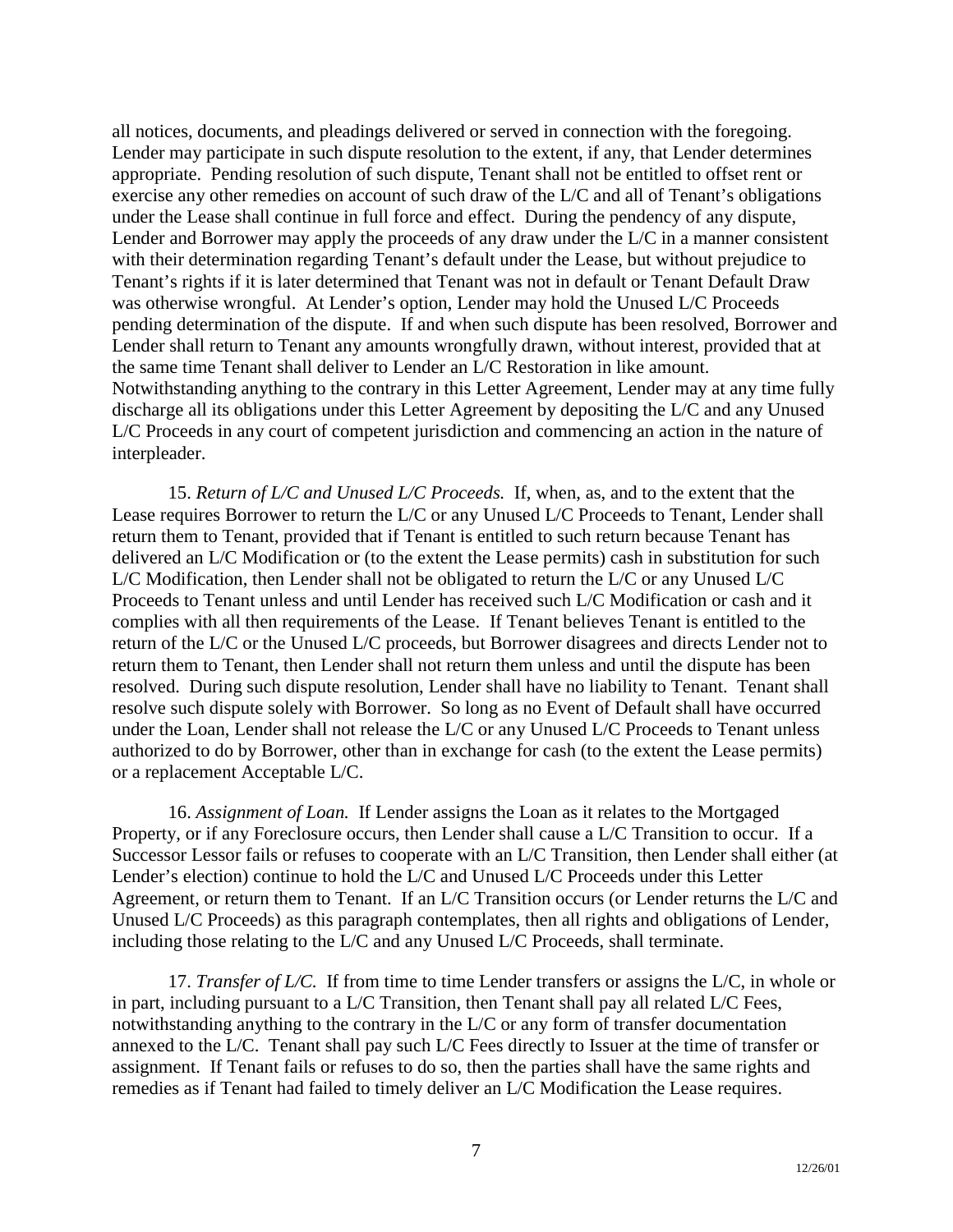18. *Repayment of Loan.* If Borrower has repaid the Loan in full in cash (including all sums secured by the Mortgage), so that Borrower is entitled to require Lender to release all of Lender's security for the Loan, then Lender shall assign (at Tenant's expense) and deliver the L/C and Unused L/C Proceeds to Borrower or as Borrower shall direct. Upon such assignment and delivery: (a) Borrower shall be responsible for the L/C and Unused L/C Proceeds; (b) all liability of Lender for the L/C and Unused L/C Proceeds shall terminate; and (c) Lender shall have no responsibility for Borrower's (mis)application of or failure to return them.

19. *Sale or Refinancing.* If Borrower refinances the Mortgaged Property, then Borrower shall within 30 days thereafter cause a L/C Transition to occur. If Borrower fails to do so within such period, then so long as such failure shall continue, notwithstanding anything to the contrary in the Lease Tenant may (in place of paying rent to Borrower on a current basis) deposit Tenant's rent in escrow, in an interest-bearing account, with counsel to conserved, under escrow documentation satisfactory to \_\_\_\_\_\_\_\_\_, until such time as Borrower has caused a L/C Transition to occur. When Borrower has accomplished a L/C Transition, Tenant shall promptly remit to Borrower's new mortgagee (or as Borrower's new mortgagee shall direct) all rent previously deposited in escrow, together with interest earned thereon. Failure to do so shall constitute a monetary default under the Lease.

20. *Delivery Failure.* If any Delivery Failure occurs and Borrower or Lender (as applicable) has failed to cure such Delivery Failure within 30 days after Tenant has given written notice of such Delivery Failure to both Lender and Borrower, then notwithstanding anything to the contrary in the Lease Tenant may offset rent under the Lease until such time as Tenant has thereby offset an amount equal to the L/C and Unused L/C Proceeds affected by such Delivery Failure. If and when Borrower or Lender has cured the Delivery Failure, Tenant shall remit to Borrower (or Borrower's new lender) the amount previously offset. This paragraph shall survive termination of this Letter Agreement.

21. *Offsets.* Except to the extent that this Letter Agreement expressly permits Tenant to offset rent or pay rent into escrow under specified circumstances, Tenant shall under no circumstances be entitled to offset rent, or otherwise withhold performance under the Lease, on account of the L/C or any dispute relating to the L/C or any draw under the L/C.

22. *Miscellaneous.* Lender may exercise any of its rights, and perform any of its obligations, under this Letter Agreement through any servicer or other agent Lender designates from time to time. As between Borrower and Lender, this Letter Agreement constitutes a Loan Document. The Nonrecourse Clause, as defined in the Loan Agreement, is incorporated by reference in this Letter Agreement. IF ANY DISPUTE OR PROCEEDING ARISES OUT OF THIS LETTER AGREEMENT OR THE INTERPRETATION OR ENFORCEMENT OF THIS LETTER AGREEMENT THEN: (A) ALL PARTIES WAIVE TRIAL BY JURY; (B) NEW YORK LAW SHALL GOVERN; AND (C) EACH PARTY CONSENTS TO THE JURISDICTION OF ANY STATE OR FEDERAL COURT IN THE BOROUGH OF MANHATTAN, STATE OF NEW YORK. Any notices under this Letter Agreement shall be given, and shall become effective, as provided for in the Lease or in the Loan Agreement. If any party gives any notice under this Letter Agreement, then such party shall simultaneously deliver copies of such notice to all other parties to this Letter Agreement, except where prohibited by